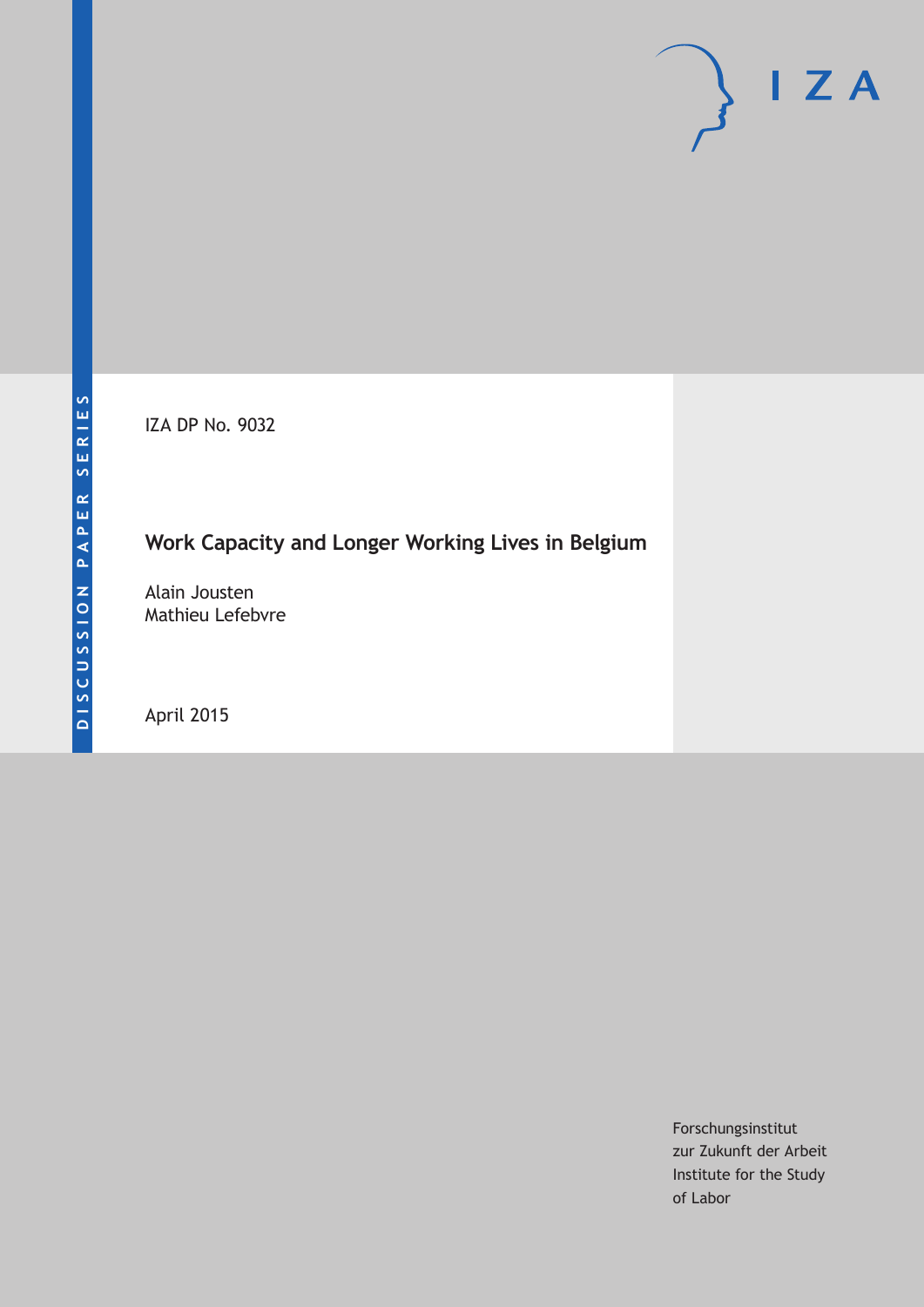# **Work Capacity and Longer Working Lives in Belgium**

### **Alain Jousten**

*University of Liege, IZA and NETSPAR*

### **Mathieu Lefebvre**

*University of Strasbourg*

# Discussion Paper No. 9032 April 2015

IZA

P.O. Box 7240 53072 Bonn Germany

Phone: +49-228-3894-0 Fax: +49-228-3894-180 E-mail: iza@iza.org

Any opinions expressed here are those of the author(s) and not those of IZA. Research published in this series may include views on policy, but the institute itself takes no institutional policy positions. The IZA research network is committed to the IZA Guiding Principles of Research Integrity.

<span id="page-1-0"></span>The Institute for the Study of Labor (IZA) in Bonn is a local and virtual international research center and a place of communication between science, politics and business. IZA is an independent nonprofit organization supported by Deutsche Post Foundation. The center is associated with the University of Bonn and offers a stimulating research environment through its international network, workshops and conferences, data service, project support, research visits and doctoral program. IZA engages in (i) original and internationally competitive research in all fields of labor economics, (ii) development of policy concepts, and (iii) dissemination of research results and concepts to the interested public.

IZA Discussion Papers often represent preliminary work and are circulated to encourage discussion. Citation of such a paper should account for its provisional character. A revised version may be available directly from the author.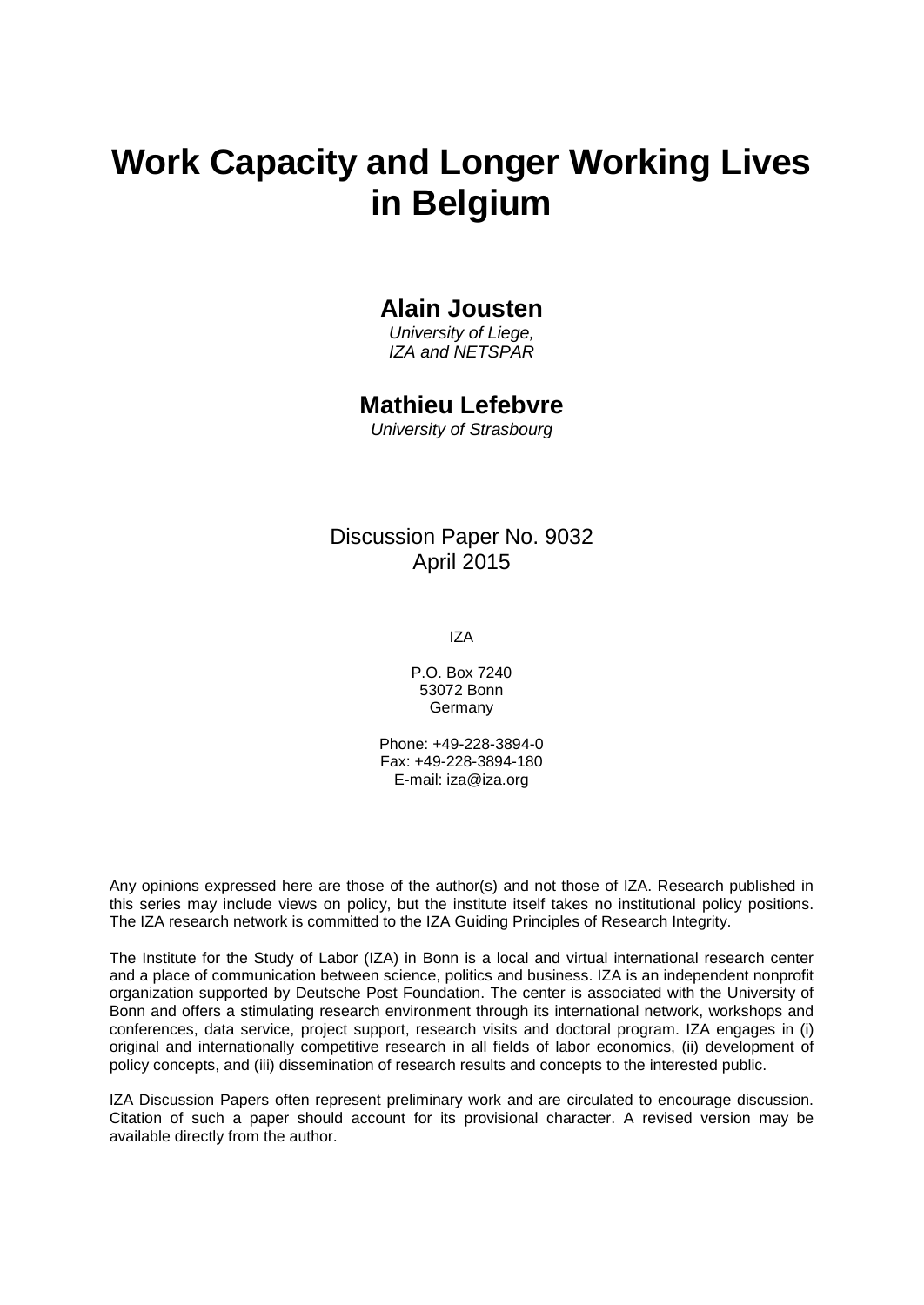IZA Discussion Paper No. 9032 April 2015

# **ABSTRACT**

# **Work Capacity and Longer Working Lives in Belgium[1](#page-1-0)**

We explore the link between health indicators and employment rates of the population aged 55 or more. Our focus lies on work capacity as a key determinant of employment. Using cohort mortality information as a proxy for overall health outcomes, we establish a substantial untapped work capacity in the population 55+. Similar results are obtained when relying on individual-level objective and subjective health and socioeconomic parameters as predictors.

JEL Classification: J14, J21, J26

Keywords: employment, retirement, work capacity

Corresponding author:

Alain Jousten Université de Liège HEC Ecole de Gestion Boulevard du Rectorat 7, Bât. B31 4000 Liege Belgium E-mail: [ajousten@ulg.ac.be](mailto:ajousten@ulg.ac.be)

<sup>&</sup>lt;sup>1</sup> The authors acknowledge financial support from the Belspo project EMPOV (TA/00/45). This paper uses data from the European Union Labour Force Survey (Eurostat, European Union). Eurostat has no responsibility for the results and conclusions which are the authors' only. It also uses data from SHARE wave 4 release 1.1.1, as of March 28<sup>th</sup> 2013 or SHARE wave 1 and 2 release 2.5.0, as of May 24<sup>th</sup> 2011 or SHARELIFE release 1, as of November 24<sup>th</sup> 2010. The SHARE data collection has been primarily funded by the European Commission through the 5<sup>th</sup> Framework Programme (project QLK6- $CT-2001-00360$  in the thematic programme Quality of Life), through the  $6<sup>th</sup>$  Framework Programme (projects SHARE-I3, RII-CT-2006-062193, COMPARE, CIT5-CT-2005-028857, and SHARELIFE, CIT4-CT-2006-028812) and through the  $7<sup>th</sup>$  Framework Programme (SHARE-PREP, N° 211909, SHARE-LEAP, N° 227822 and SHARE M4, N° 261982). Additional funding from the U.S. National Institute on Aging (U01 AG09740-13S2, P01 AG005842, P01 AG08291, P30 AG12815, R21 AG025169, Y1-AG-4553-01, IAG BSR06-11 and OGHA 04-064) and the German Ministry of Education and Research as well as from various national sources is gratefully acknowledged (see [www.share-project.org](http://www.share-project.org/) for a full list of funding institutions).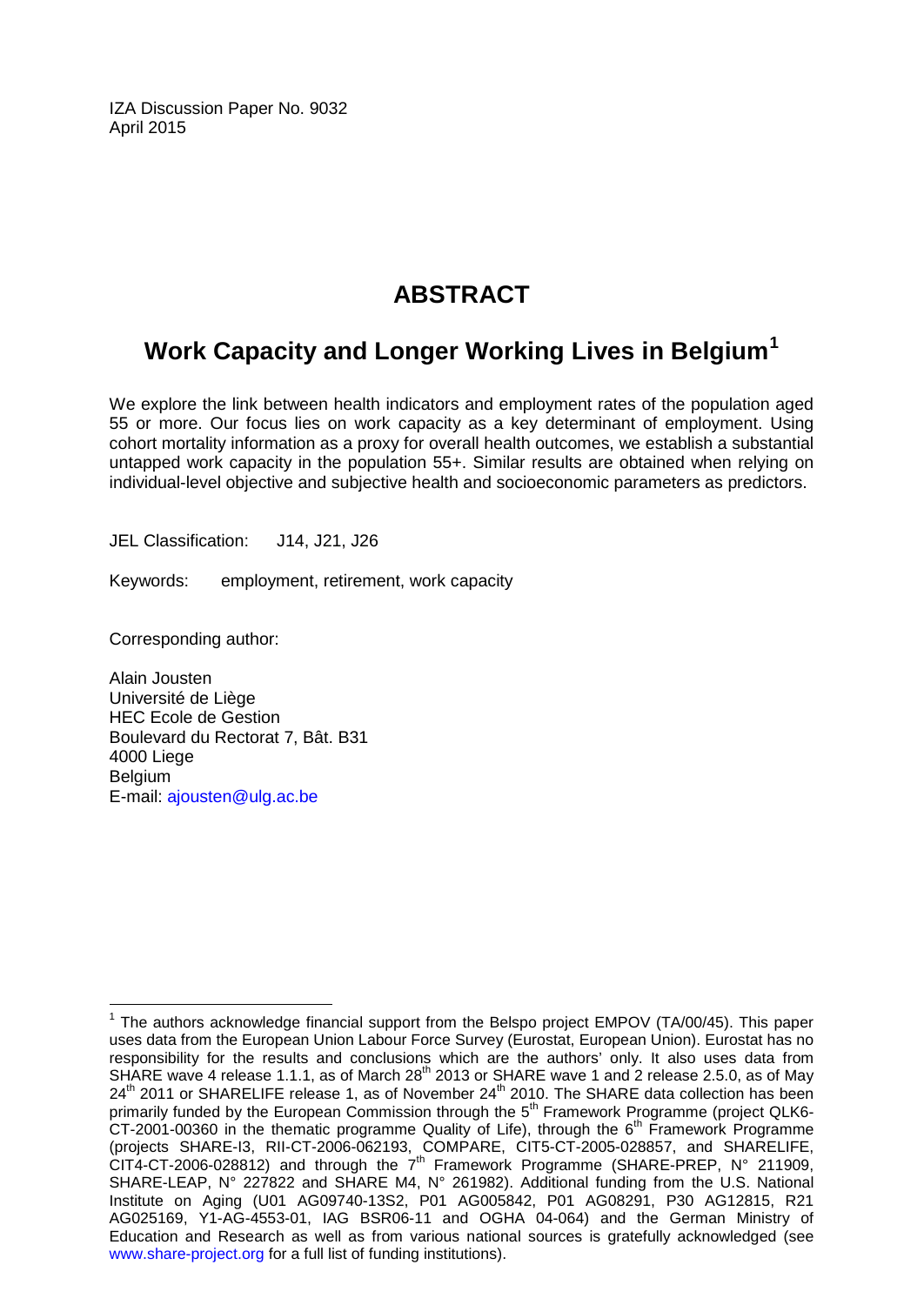### **1. Introduction**

Previous waves of this project studied the effect of financial incentives created by formal and de facto (early) retirement programs on an individual's decision to retire, the fiscal impact of such behavior and reforms' impact thereon. Furthermore, the impact of (early) exits on youth employment and the respective roles of health and program rules as determinants of disability program enrolment have been studied. (Dellis et al, 2004; Desmet et al 2007, Jousten et al 2010, 2012, 2014)

One aspect that most of these papers have essentially bypassed are work-capacity issues. This neglect is all the more striking in a country like Belgium where the public–sphere pension reform debate is to a large degree dominated by such aspects. For example, one often voiced concern in the debate on prolonging working life of Belgian workers is that numerous workers don't have the capacity to work longer (even if they wanted or were pushed to) because of physical or mental health and exhaustion problems, or because psychological or material limitations render continued work impossible.

The most extreme incarnation of this concern is the so-called « arduous jobs » discussion that has been raging with particular emphasis since the current coalition government – in power since the middle of 2014 – has embarked on a broader pension reform project targeting longer effective working lives. This is achieved by closing or delaying early retirement options, and working towards a convergence between the various public pension schemes for wage-earners, civil servants and self-employed. While the government strategy's main thrust mirrors recommendations of a report published by an Expert Committee on Pension Reform 2020-2040 (Expert Committee, 2014), individual policy measures show differences between the expert committee and the government proposals.

The broader literature provides some evidence on the link between health and work capacity.<sup>2</sup> For example, relying on indicators of self-assessed health, Van Looy et al (2014) note that subjective health levels are not any different between those who reduced their working time and those who did not. In contrast, Desmette and Vendramin (2014) find that "positive evaluations on 'general health', 'physical health' (backache, muscular pain in the upper body, muscular pan in the lower body) and 'psychological health' (depression or anxiety, fatigue and insomnia) are at the highest levels for those who think their current job is sustainable." Similarly, Jousten and Lefebvre (2013) estimate a retirement model for Belgium including health as an explanatory variable and find that it plays a statistically significant role in the individual retirement decision.

The literature however also cautions that work ability is only one – though very important – step in the process of keeping individuals at work. Schreurs et al. (2011) argues that "good health may be a necessary but not sufficient condition for retaining older workers", and

<span id="page-3-0"></span><sup>&</sup>lt;sup>2</sup> See Jousten and Salanauskaite (2015) for a survey of work determinants including motivation, finances, and legislation, as well as domestic, workplace and work ability factors.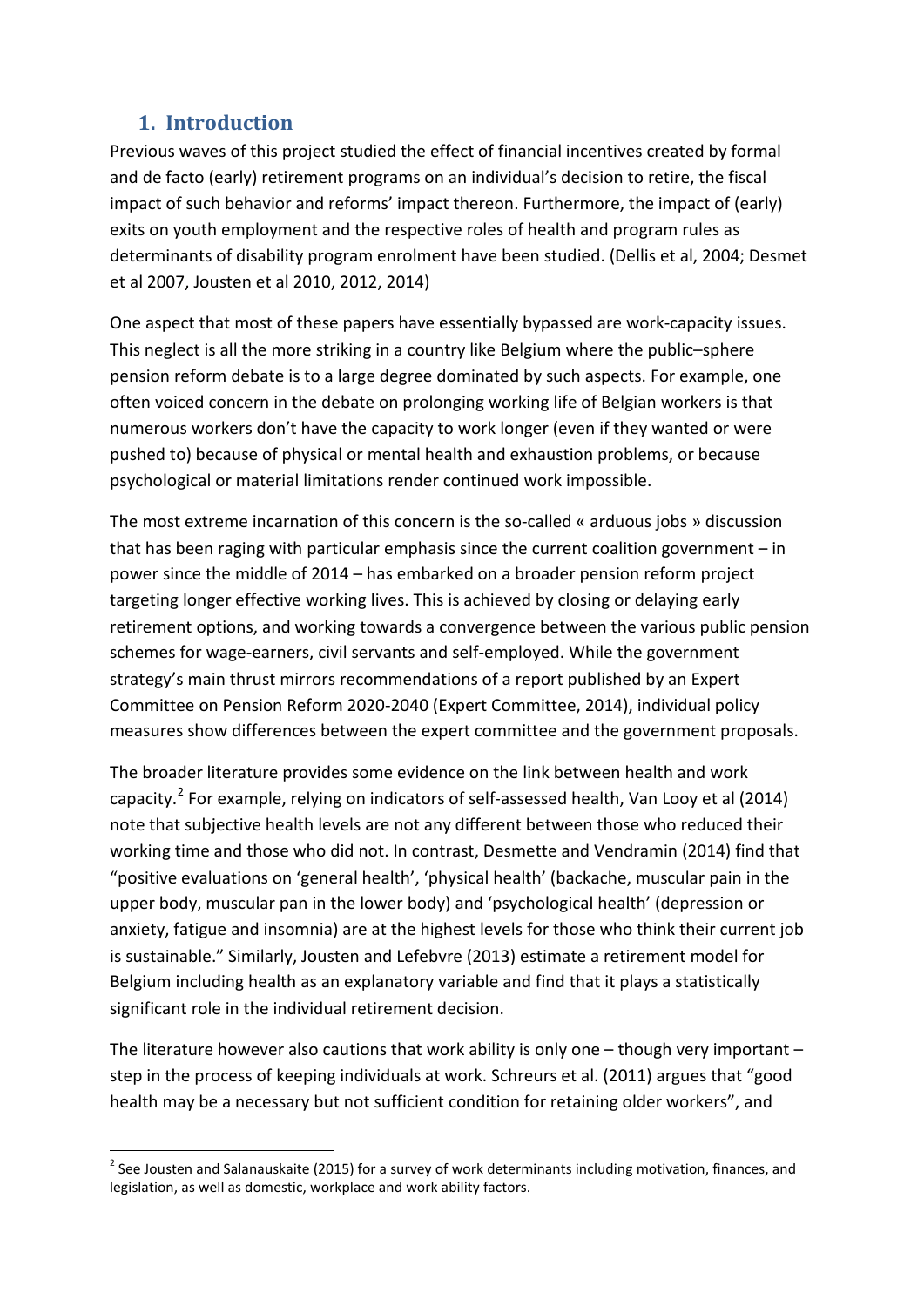hence "creating and sustaining a healthy workforce by no means guarantees that older employees will continue working until their official retirement age" as workplace, domestic or other factors may also influence individual's effective labor market attachment.

The present chapter focuses on the "necessary condition": good work ability as a precondition for higher employment. In our approach, we focus on the outcome indicator "employment rate" (see Figures 1 and 2) and link it to general indicators of the healthiness of the older population as measured by mortality and self-assessed health (SAH) of Figure 3. These Figures demonstrate that as we move up across age cohorts at any given point in time, employment rates fall substantially for both sexes - and this despite a generalized upward trend since the mid-1990's. While this decline is part age, part cohort effect, the question remains as to what the impact of health on these trends is.



**Figure 1: Men's employment rate, ages 55-59 to 70-74**

Source: EU-LFS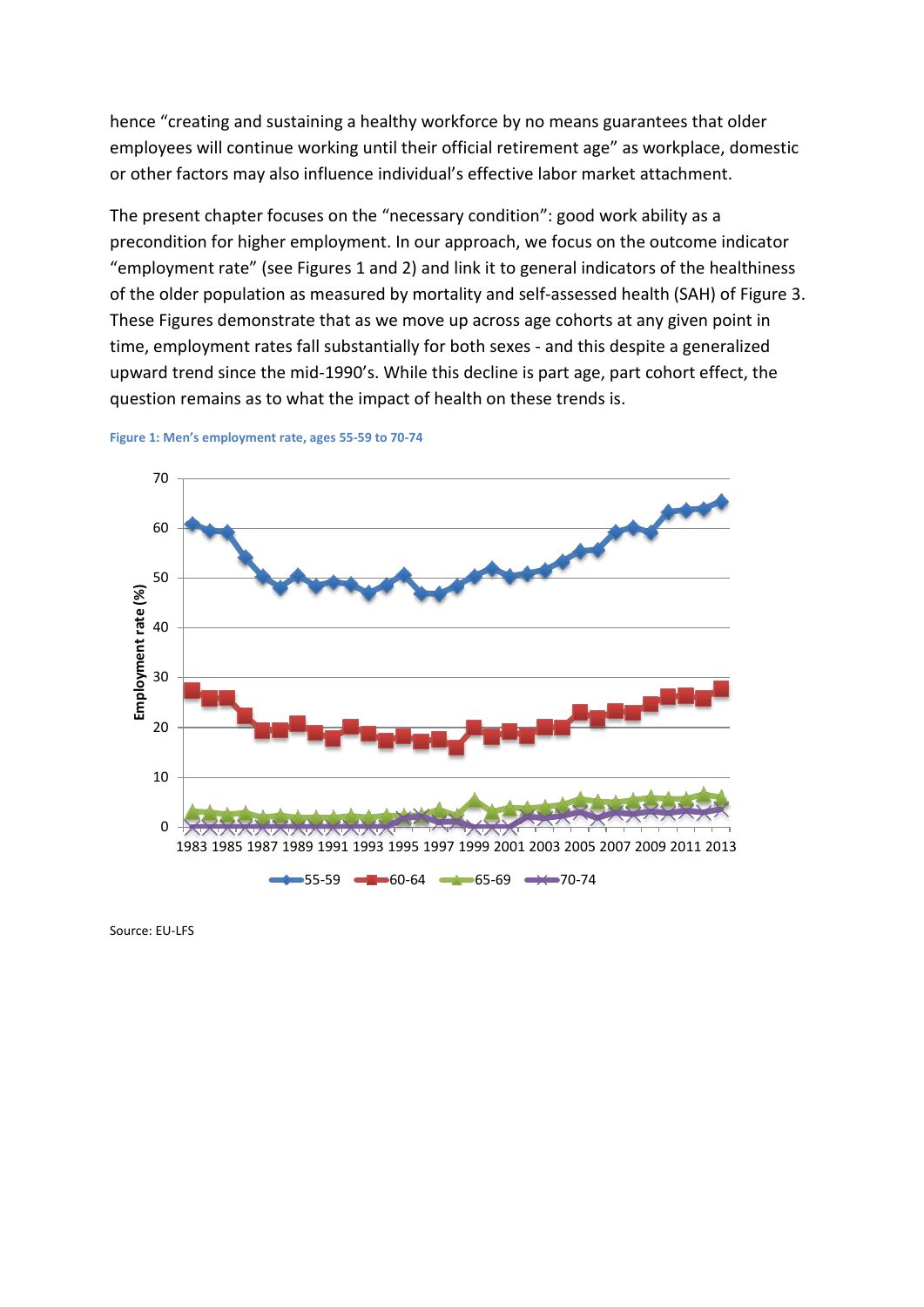



Source: EU-LFS

**Figure 3: SAH and mortality for men by age group, 1997 to 2013**



Source: Human Mortality Database and Belgian Health Survey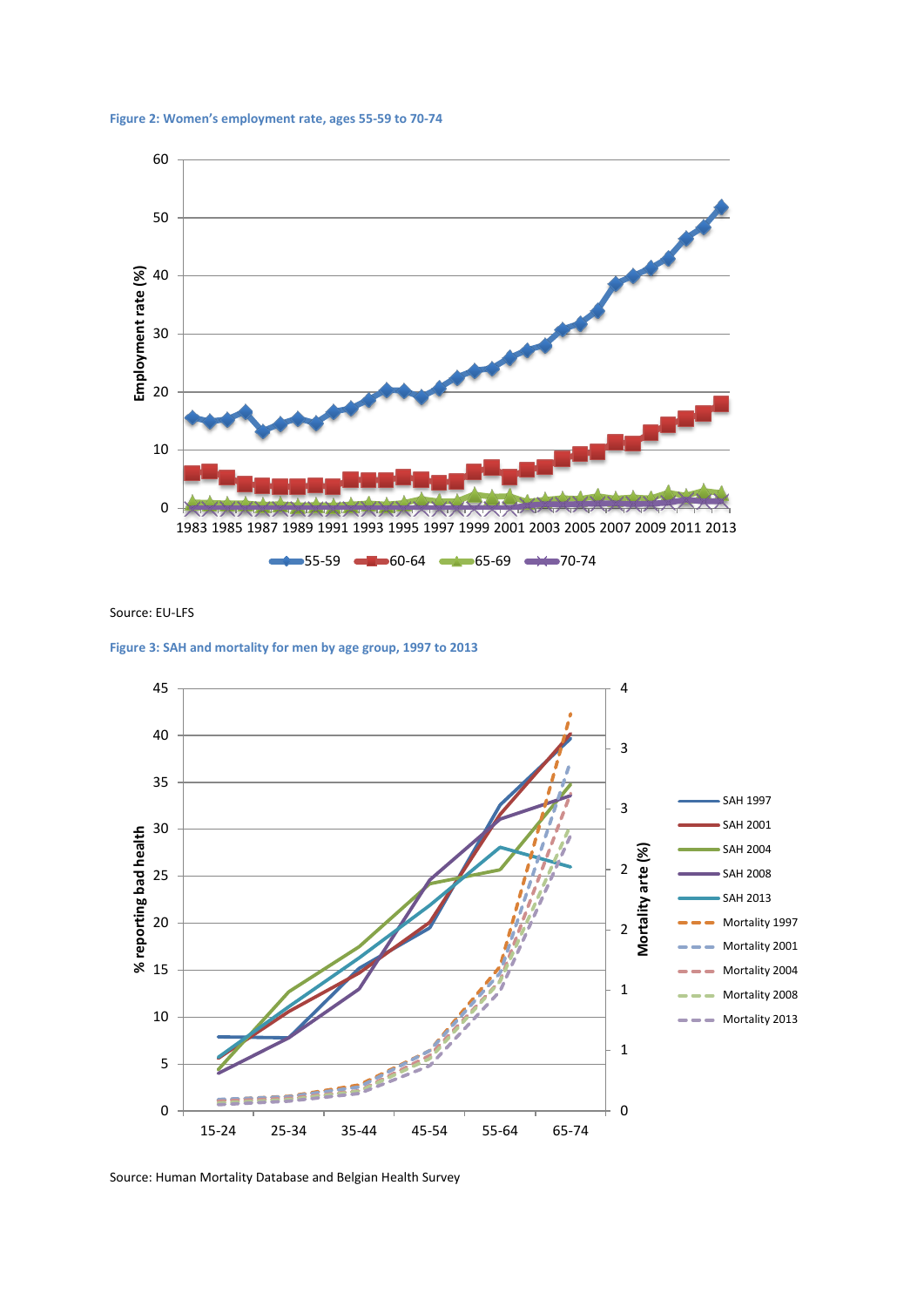Section 2 proposes an analysis using the Milligan and Wise (2015) methodology, essentially linking mortality and employment across time for those aged 55+. Section 3 replaces mortality by a series of health conditions and explores the link between these factors and employment rate at younger ages (50-54) in a first step. In a second step, it proposes a simulation of employment potential at higher ages based on these first-step parameters. Section 4 concludes.

## **2. Milligan-Wise method**

Figure 4 is a good starting point both for exploring the facts about mortality across time in Belgium, as well as the methodology of Milligan and Wise (2015). The figure plots the instantaneous mortality rate of the Belgian male population as extracted from the Human Mortality Database against the male employment rate in the country as extracted from the EU Labour Force Survey (EU-LFS). We focus on the male population, as Belgian females have experienced a seminal trend towards higher levels of employment and labor force participation over the last decades, hence rendering an isolation of the health from the structural effects hard to implement. The plot of Figure 4 is done for two years: the recent year 2012 and a latest possible reference year in the past 198[3](#page-3-0).<sup>3</sup> The two outstanding  $$ though unsurprising – facts are: (i) a strong negative relation between mortality and employment rate as age increases, and (ii) a seminal trend in mortality rates at equal ages as represented by a leftward shift of the curve across time.

<span id="page-6-0"></span> $3$  No LFS data available before that date.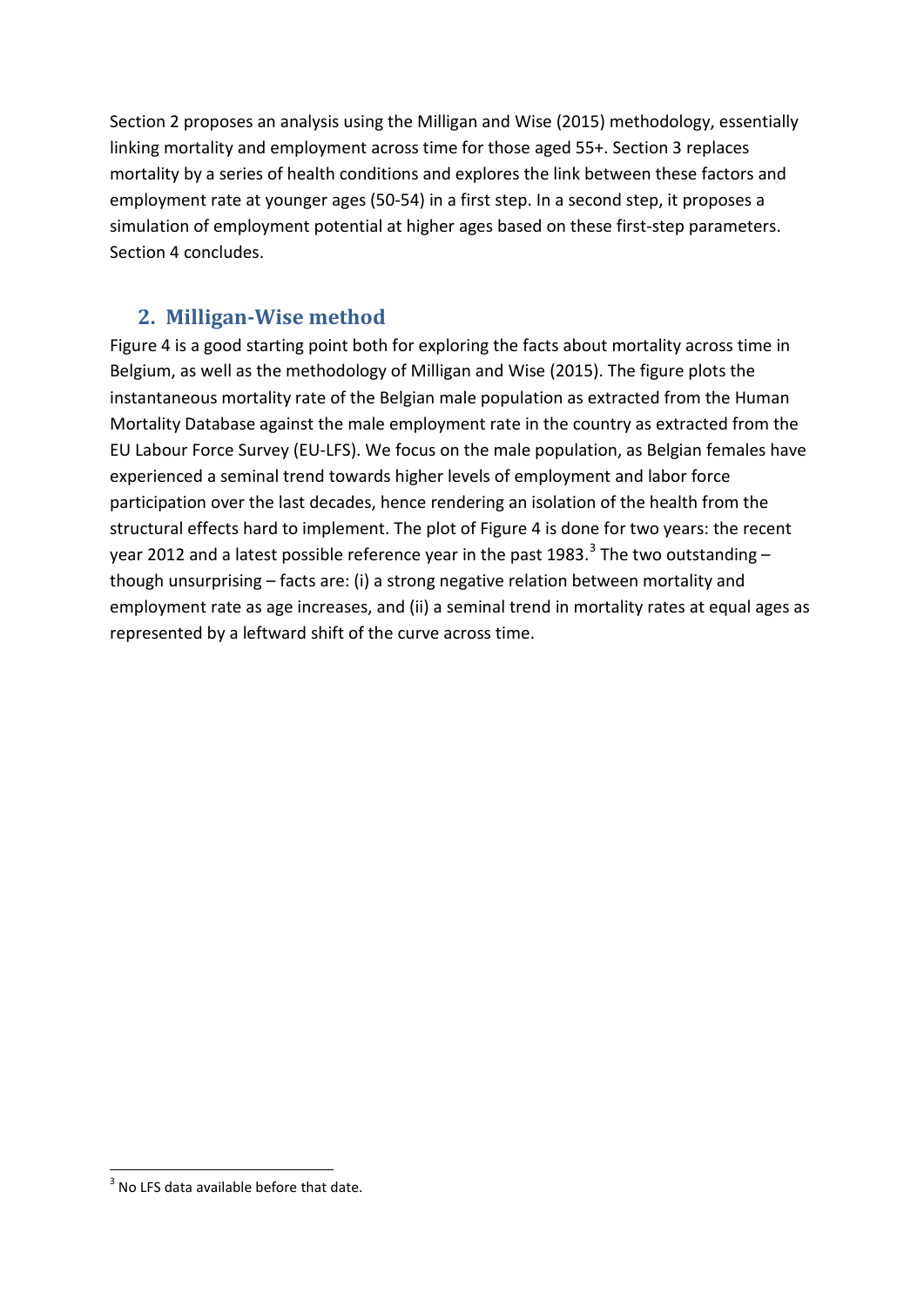



Note: Mortality rates from Human Mortality Database; employment rate from EU-LFS. Employment rates correspond to linear interpolation as data are only available for 5-year age groups.

For the purpose of the present section, the focus lies on exploring work capacity for the older population aged 55-69, i.e., those that are either below the normal retirement age just a few years above. Leaving from the plot of Figure 4 corresponding to the year 2012, we draw two vertical dotted lines at two bounds of the age interval of interest: one corresponds to the mortality rate observed at age 55 in the year 2012 of approx. 0.6%; the other one to the mortality rate of 2.1% at age 69 in 2012.

Milligan and Wise (2015) approach is then to explore employment rates at equal mortality rates across time, rather than at equal ages. For example, the mortality rate of 0.6% as observed for 55 year-old in 2012 corresponds to an employment level of 71%, while in 1983 the same mortality rate was observed for 50 year-old with a corresponding employment rate of 89%. Thus if men had the same employment rate as their equal-mortality peers in 1983, this would lead to an 18 percentage points larger employment rate in 2012. Expressed differently, 18 percent of men aged 55 could have worked one more year, corresponding to an average gap of 0.18 years of work for that specific age group.<sup>[4](#page-6-0)</sup>

<span id="page-7-0"></span> $4$  Notice that results would be substantially different when merely comparing employment rates for the same age group across time but ignoring mortality improvements: for 55 year-olds, the employment rate actually increased from 1983 to 2012 from 69% to 71%, with mortality however strongly decreasing from 1.1% to 0.6%.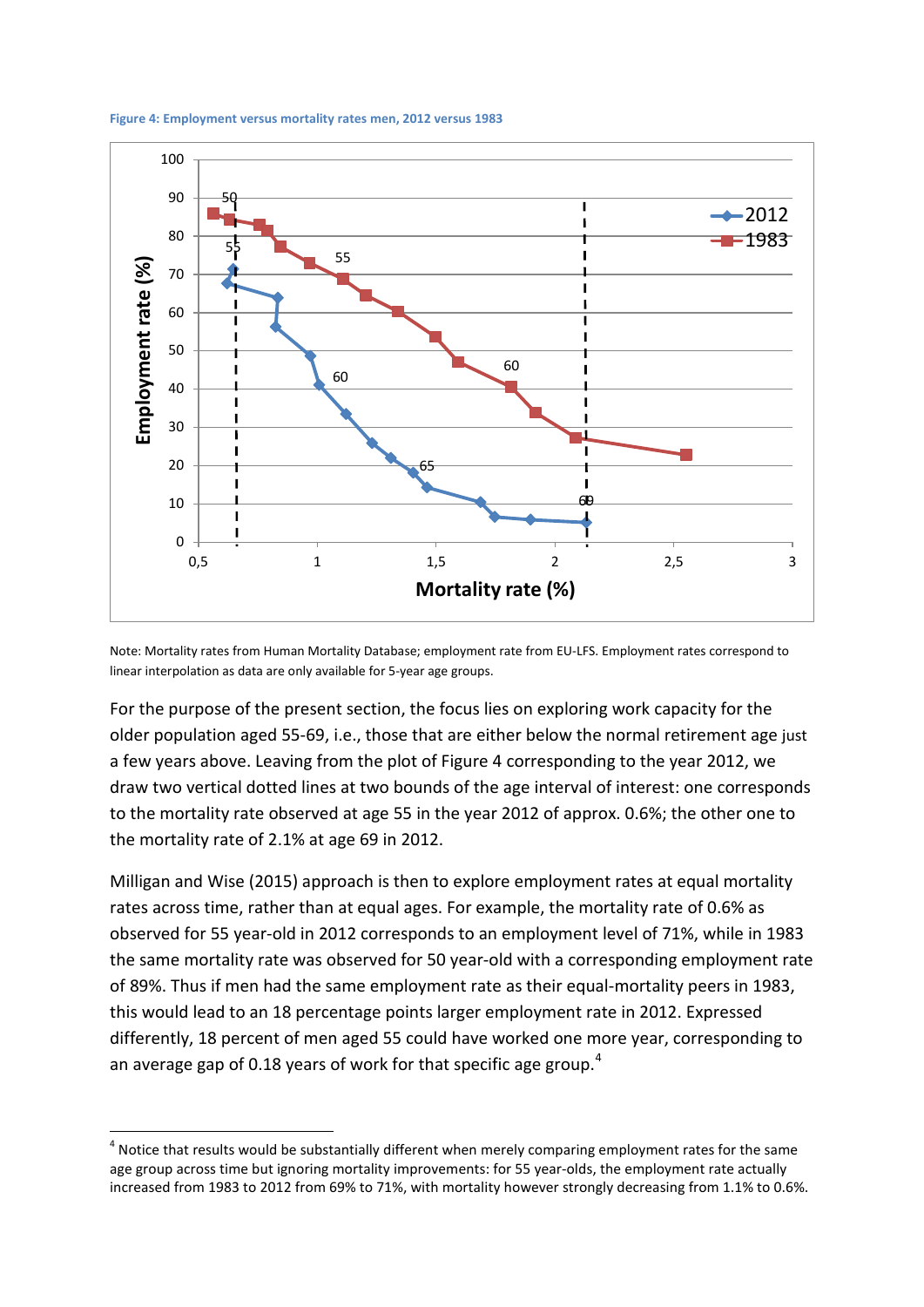Similar calculations were done for all ages in the relevant range 55-69 in 2012 and results are reported in Table 1. They indicate that if employment rates at equal mortality would have stayed constant, then the sum of the age-specific average gains of working years would add up to an additional employment capacity for the male population under study of 4.3 "years of work". This number is derived as the simple arithmetic sum of average year-of-work gains for each age cohort.

| Age         | Mortality rate<br>in 2012 | Employment<br>rate in 2012 | Employment<br>rate in 1983 | Additional<br>Employment |
|-------------|---------------------------|----------------------------|----------------------------|--------------------------|
|             |                           |                            | at same                    | Capacity                 |
|             |                           |                            | death rate                 |                          |
| 55          | 0.65%                     | 71.4%                      | 84.2%                      | 12.8%                    |
| 56          | 0.62%                     | 67.7%                      | 84.6%                      | 17.0%                    |
| 57          | 0.83%                     | 63.9%                      | 78.2%                      | 14.3%                    |
| 58          | 0.82%                     | 56.3%                      | 78.9%                      | 22.6%                    |
| 59          | 0.97%                     | 48.7%                      | 72.9%                      | 24.2%                    |
| 60          | 1.01%                     | 41.1%                      | 71.8%                      | 30.7%                    |
| 61          | 1.12%                     | 33.5%                      | 68.2%                      | 34.7%                    |
| 62          | 1.23%                     | 25.9%                      | 63.7%                      | 37.8%                    |
| 63          | 1.31%                     | 22.0%                      | 61.3%                      | 39.2%                    |
| 64          | 1.40%                     | 18.2%                      | 57.6%                      | 39.5%                    |
| 65          | 1.46%                     | 14.3%                      | 55.2%                      | 40.9%                    |
| 66          | 1.69%                     | 10.5%                      | 44.4%                      | 33.9%                    |
| 67          | 1.75%                     | 6.6%                       | 42.6%                      | 36.0%                    |
| 68          | 1.90%                     | 5.9%                       | 35.3%                      | 29.4%                    |
| 69          | 2.13%                     | 5.2%                       | 26.9%                      | 21.7%                    |
| Total years |                           | 4.9                        |                            | 4.3                      |

| Table 1: Additional Employment Capacity in 2012 using the 1983 employment-mortality relationship |  |  |  |
|--------------------------------------------------------------------------------------------------|--|--|--|
|                                                                                                  |  |  |  |

Note: Authors' calculations using Human Mortality Database and EU-LFS

To understand the meaning and significance of this result of an extra 4.3 potential "years of work", three important elements need to be considered. First of all, the equivalence between extra employment potential (e.g. the 18 percentage points for 55 year-old in 2012) and "years of work" implicitly assumes that these extra workers would work the same hours/days/months than those that actually work. If this were to be different – either because those that currently work or those that could join work significantly less or more than the others – the equivalence would no longer hold.

Second, the total gain in "years of work" is a theoretical construct and has to be understood as such. For example, as the above number of 4.3 is the simple sum of potential "year of work" gains by age in the relevant range from 55 to 69 – it ignores any size differences between the various age cohorts. Also, and more substantially, the number is hard to interpret in a meaningful way unless one compares it to the theoretical maximum and/or currently observed "years of work". As the maximum work potential by age is 100 percent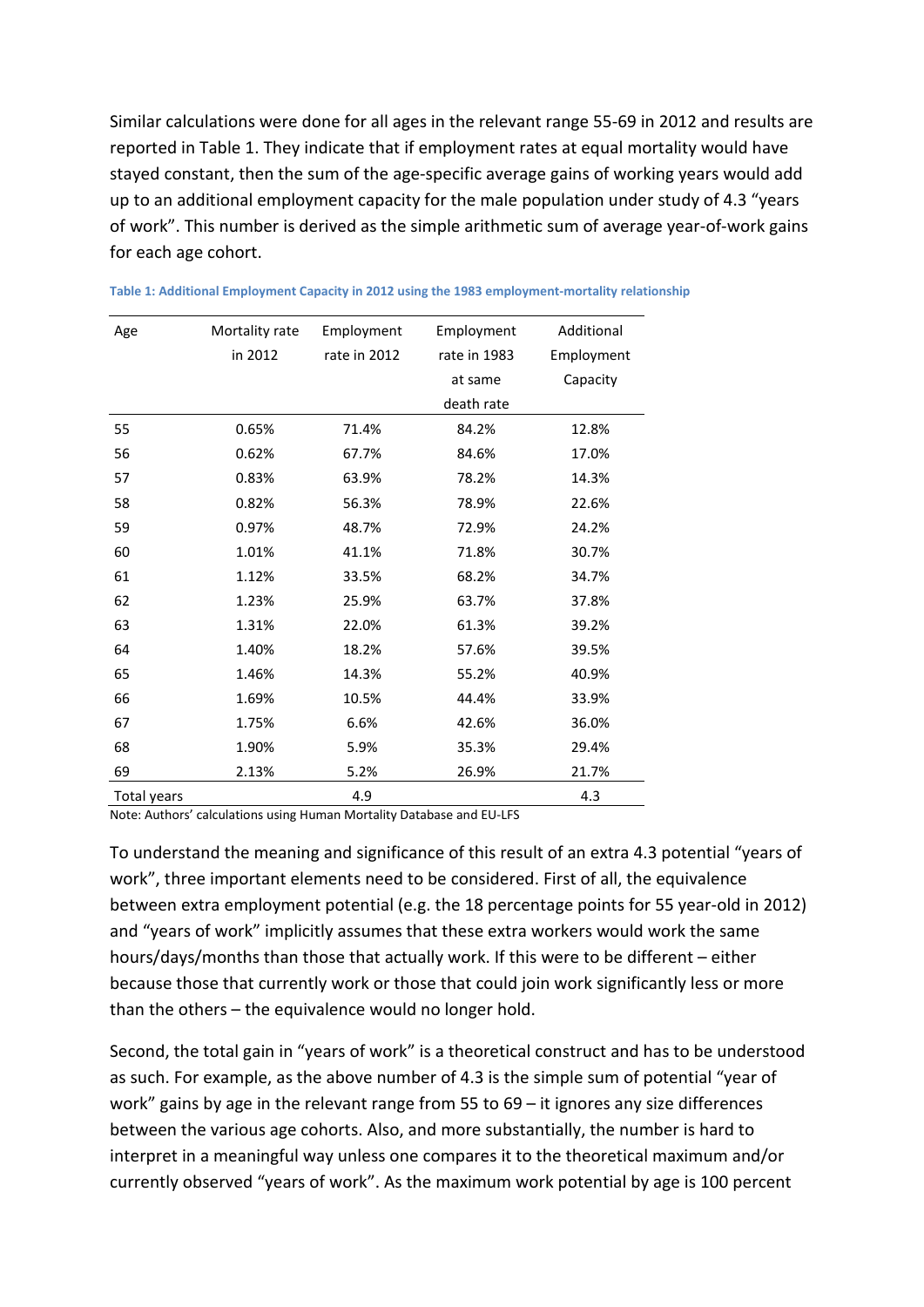(corresponding to an average year of work for that age group of  $1$ ) – the total maximum "years of work" for the entire 55-69 cohort is 15 years. Expressed differently, the extra potential work capacity represents approximately 30 percent of total employment capacity, and is slightly less than the currently observed "years of work" of 4.9 that one can derive from the age-specific employment rates using the same methodology. In sum, or results controlling for mortality improvements indicate that there is unused work capacity that could be activated to achieve almost a doubling of current levels of employment.

Third, the structure of employment and mortality rates the chosen reference year has a strong impact on the outcome of the simulation. For example, no fundamental mechanism ensures a systematic leftward shift of the employment-mortality relation when moving across time. Furthermore, even a lack of a visible leftward shift does not mean that there was no change… In fact, situations may arise where negative extra employment capacity is derived, i.e. where workers work more in 2012 than in the reference year considered be it for a specific age or for the whole 55-69 cohort.

Figure 5 illustrates this point. It provides the same information as Figure 4, but this time for the different baseline year 1997 – chosen because it corresponds to the year where the employment rate for the age cohort considered was historically at a low point before increasing again since then. Even though the curve barely moved in the employmentmortality rate space, there is a shift of the corresponding points for any given age up "along the curve" towards the north-west. Expressed differently, at any given age the mortality rate in 2012 is lower than in 1997, and the corresponding employment rate higher.

Figure 6 summarizes the findings in terms of extra years of work for the entire 55-69 age cohort for all possible reference years from 1983 to 2011. The graph shows that the additional employment capacity is close to 0 when referencing across the last 10 years, given increases in employment and decreases in mortality essentially cancelling each other out. The sharpest changes could be derived if we take as reference the years furthest in the past, where both factors compound.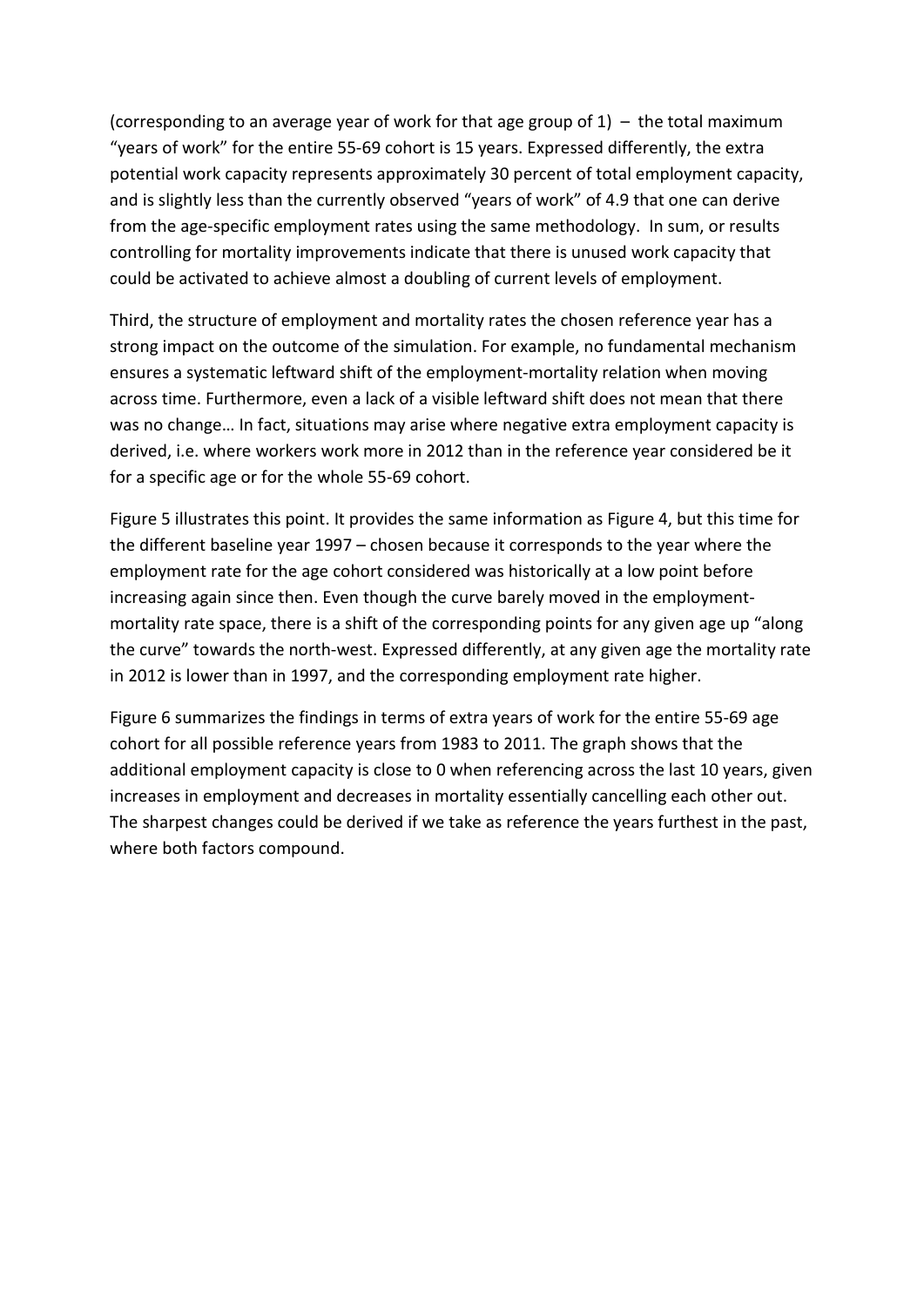



Note: Mortality rates from Human Mortality Database; employment rate from EU-LFS. Employment rates correspond to linear interpolation as data are only available for 5-year age groups.





Note: Authors' calculations using Human Mortality Database and EU-LFS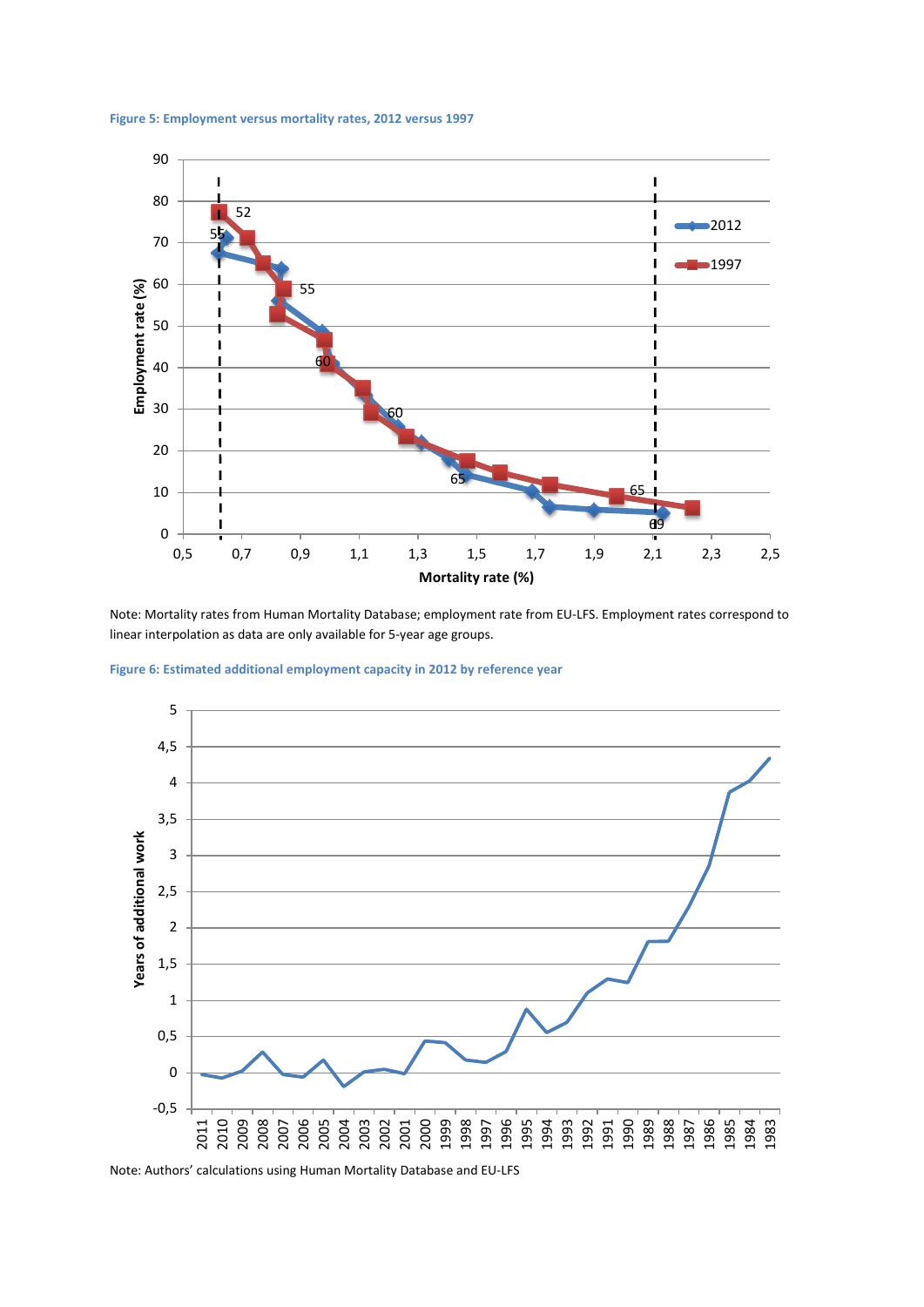# **3. Cutler, Meara and Richards-Shubik method**

The second method we employ for exploring the potential for additional employment of the older population 55-69 is the method pioneered by Cutler et al (2012). The basic idea of this approach is to estimate a labor force participation model at a lower age (e.g., those aged 50- 54) that includes demographic, health and other socio-economic variables as explanatory variables. The coefficients thus obtained are then applied to the realizations of these very same variables for the older cohort 55-69 to "predict" their labor force participation, this way controlling for the effect of health or other controlled-for differences between older and younger cohorts.

Our technical approach slightly deviates from Cutler et al (2012) in that we focus on employment as the key dependent variable instead of labor force participation. The slightly different angle can be rationalized by the fact that the in countries like Belgium, where early retirement by means of unemployment benefits is prevalent (be it technically as an early retiree or an unemployed) employment likely is the better outcome indicator.

We use (and pool) data from the Survey on Health, Ageing and Retirement in Europe (SHARE), waves 1, 2 and 4 collected between 2004 and 2011. The survey is a cross-national panel database of micro data on health, socio-economic status and social and family networks of European individuals aged 50 and over conducted since 2004-05. It covers a broad range of variables of special interest for this study such as objective information of health, self-assessed health and occupational status.

Our empirical approach is to estimate (OLS regression) the employment model for the "young" age group 50-54 of men and women separately, and then apply its predictions to the older cohorts 55-69. We have a sample of 916 male and 1152 female observation aged between 50-54 that we rely upon for the regressions, and apply the simulations to almost 7000 observations at older ages. Summary statistics of the survey population are provided in Tables 2 and 3 for the various 5-year age cohorts and by sex.

In the regressions reported in Table 4, we use a single health measure: the PVW health index, as introduced and defined in Poterba et al (2013). The idea behind the PVW is simple: apply the principal components technique to the 24 objective and subjective health measures reported in Tables 2 and 3. These include self-assessed health, various health conditions, as well as the prevalence of physical limitations, etc. In a second step, use the first principal component to predict a health score of the individual. Finally, the individual's score is positioned in a given percentile of the overall population used in the estimation. The score of an individual thus generally varies for across survey waves because the health outcomes and perceptions likely vary across time. Poterba et al (2013) show that the indicator traces mortality trends at the individual level rather well.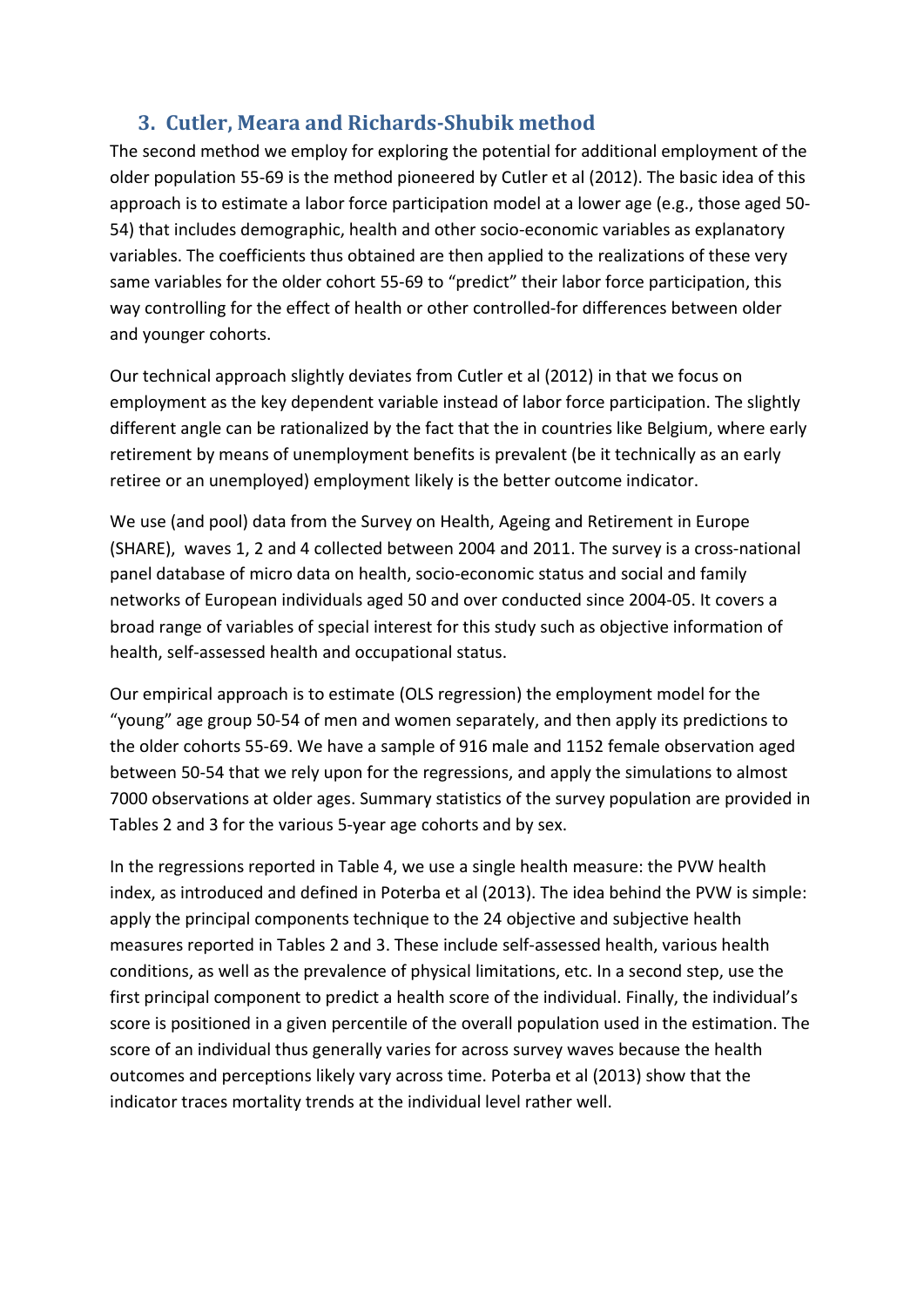#### **Table 2: Summary Statistics SHARE Waves 1, 2 and 4, Men**

|                              |       |       | <b>Age Group</b> |       |       |
|------------------------------|-------|-------|------------------|-------|-------|
|                              | 50-54 | 55-59 | 60-64            | 65-69 | 70-74 |
| Retired                      | 0.153 | 0.211 | 0.386            | 0.602 | 0.729 |
| In labor force               | 0.864 | 0.643 | 0.256            | 0.031 | 0.005 |
| Subjective health            |       |       |                  |       |       |
| Excellent                    | 0.118 | 0.112 | 0.118            | 0.088 | 0.084 |
| Very good                    | 0.303 | 0.238 | 0.228            | 0.210 | 0.195 |
| Good                         | 0.399 | 0.413 | 0.418            | 0.460 | 0.432 |
| Fair                         | 0.149 | 0.184 | 0.194            | 0.185 | 0.220 |
| Poor                         | 0.031 | 0.053 | 0.042            | 0.057 | 0.070 |
| Objective health             |       |       |                  |       |       |
| ADL any                      | 0.056 | 0.089 | 0.083            | 0.124 | 0.111 |
| IADL any                     | 0.066 | 0.095 | 0.091            | 0.108 | 0.149 |
| One physical limit           | 0.133 | 0.158 | 0.183            | 0.186 | 0.185 |
| More than one physical limit | 0.147 | 0.199 | 0.201            | 0.235 | 0.277 |
| Heart disease                | 0.064 | 0.086 | 0.095            | 0.178 | 0.210 |
| Lung disease                 | 0.037 | 0.047 | 0.053            | 0.085 | 0.098 |
| Stroke                       | 0.016 | 0.024 | 0.034            | 0.036 | 0.035 |
| Cancer                       | 0.023 | 0.040 | 0.049            | 0.060 | 0.074 |
| Hypertension                 | 0.242 | 0.275 | 0.329            | 0.320 | 0.358 |
| Arthritis                    | 0.111 | 0.157 | 0.177            | 0.214 | 0.212 |
| <b>Diabetes</b>              | 0.068 | 0.062 | 0.106            | 0.099 | 0.114 |
| <b>Back problems</b>         | 0.518 | 0.542 | 0.536            | 0.481 | 0.453 |
| Depression                   | 2.025 | 1.953 | 1.832            | 1.868 | 1.922 |
| Psychological disorder       | 0.049 | 0.054 | 0.066            | 0.045 | 0.040 |
| Smoking currently            | 0.609 | 0.809 | 0.836            | 0.810 | 0.894 |
| Smoking formerly             | 0.312 | 0.255 | 0.162            | 0.145 | 0.123 |
| Underweight                  | 0.006 | 0.003 | 0.002            | 0.001 | 0.008 |
| Overweight                   | 0.376 | 0.257 | 0.225            | 0.273 | 0.261 |
| Obese                        | 0.164 | 0.133 | 0.107            | 0.120 | 0.090 |
| Education                    |       |       |                  |       |       |
| Primary education            | 0.092 | 0.132 | 0.130            | 0.193 | 0.226 |
| Secondary education          | 0.559 | 0.438 | 0.363            | 0.339 | 0.362 |
| Tertiary education           | 0.349 | 0.431 | 0.507            | 0.467 | 0.411 |
| <b>Marital status</b>        |       |       |                  |       |       |
| Married                      | 0.712 | 0.777 | 0.758            | 0.783 | 0.790 |
| Scheme                       |       |       |                  |       |       |
| Wage earners                 | 0.781 | 0.762 | 0.771            | 0.777 | 0.782 |
| Self-employed                | 0.087 | 0.090 | 0.092            | 0.110 | 0.114 |
| Civil servant                | 0.132 | 0.149 | 0.137            | 0.117 | 0.104 |
| Skill                        |       |       |                  |       |       |
| Low skill                    | 0.070 | 0.039 | 0.035            | 0.042 | 0.022 |
| Medium skill                 | 0.236 | 0.151 | 0.128            | 0.107 | 0.076 |
| High skill                   | 0.138 | 0.080 | 0.079            | 0.067 | 0.065 |
| # Obs                        | 916   | 1096  | 907              | 713   | 628   |

Note: Authors' calculations using SHARE data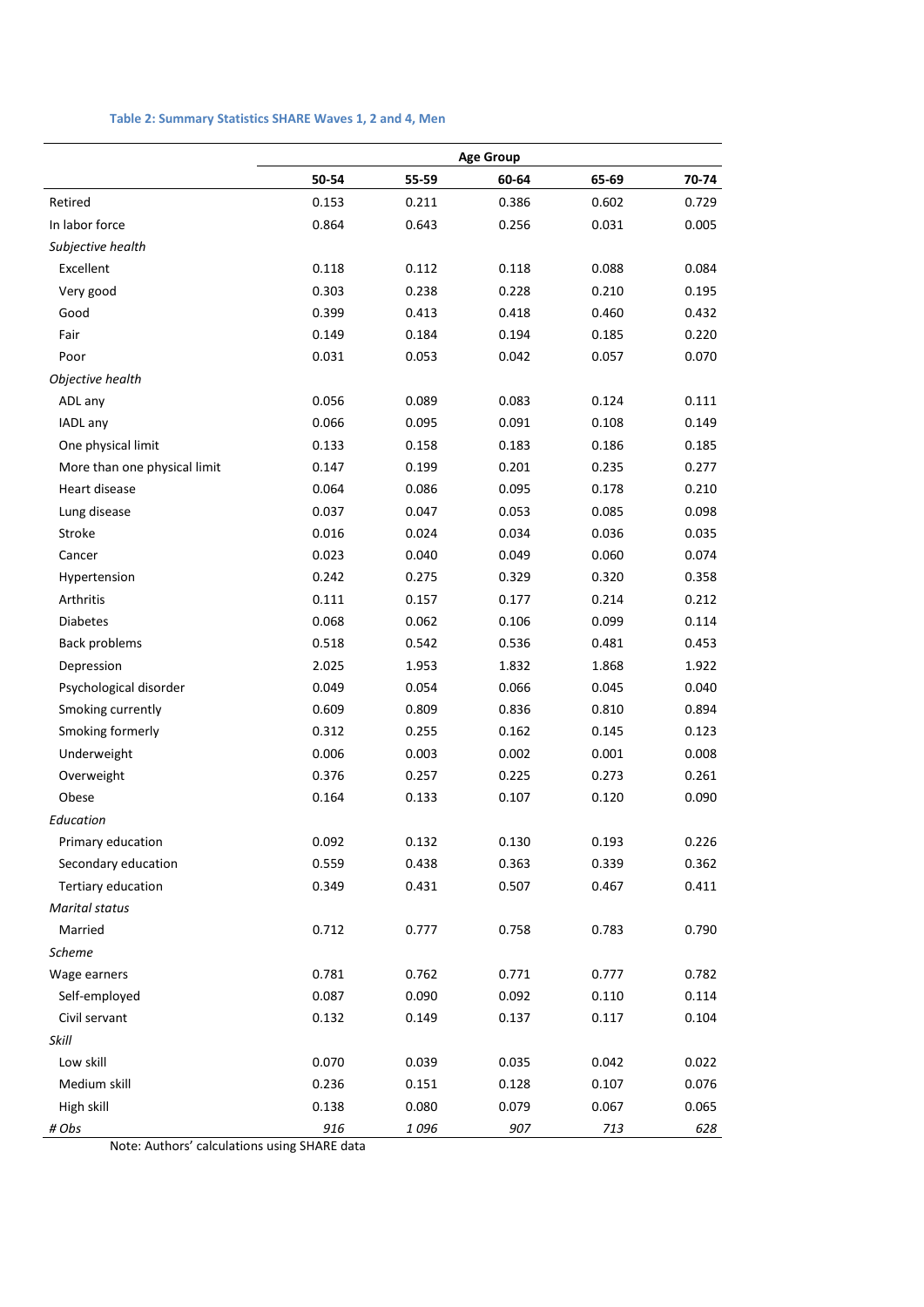#### **Table 3: Summary Statistics SHARE Waves 1, 2 and 4, Women**

|                              |         |         | <b>Age Group</b> |       |       |
|------------------------------|---------|---------|------------------|-------|-------|
|                              | 51-54   | 55-59   | 60-64            | 65-69 | 70-74 |
| Retired                      | 0.269   | 0.350   | 0.527            | 0.720 | 0.834 |
| In labor force               | 0.734   | 0.519   | 0.204            | 0.018 | 0.006 |
| Subjective health            |         |         |                  |       |       |
| Excellent                    | 0.132   | 0.089   | 0.081            | 0.054 | 0.043 |
| Very good                    | 0.245   | 0.259   | 0.227            | 0.186 | 0.159 |
| Good                         | 0.404   | 0.432   | 0.417            | 0.472 | 0.438 |
| Fair                         | 0.162   | 0.170   | 0.218            | 0.238 | 0.283 |
| Poor                         | 0.057   | 0.051   | 0.057            | 0.050 | 0.078 |
| Objective health             |         |         |                  |       |       |
| ADL any                      | 0.067   | 0.076   | 0.104            | 0.117 | 0.189 |
| IADL any                     | 0.127   | 0.137   | 0.171            | 0.169 | 0.245 |
| One physical limit           | 0.166   | 0.175   | 0.191            | 0.177 | 0.170 |
| More than one physical limit | 0.241   | 0.298   | 0.341            | 0.417 | 0.483 |
| Heart disease                | 0.036   | 0.058   | 0.076            | 0.088 | 0.128 |
| Lung disease                 | 0.040   | 0.032   | 0.059            | 0.062 | 0.043 |
| Stroke                       | 0.019   | 0.023   | 0.021            | 0.026 | 0.043 |
| Cancer                       | 0.046   | 0.054   | 0.054            | 0.080 | 0.065 |
| Hypertension                 | 0.233   | 0.274   | 0.345            | 0.402 | 0.437 |
| Arthritis                    | 0.221   | 0.226   | 0.304            | 0.329 | 0.389 |
| <b>Diabetes</b>              | 0.046   | 0.070   | 0.095            | 0.106 | 0.136 |
| <b>Back problems</b>         | 0.569   | 0.578   | 0.603            | 0.605 | 0.644 |
| Depression                   | 2.942   | 2.755   | 2.639            | 2.737 | 2.811 |
| Psychological disorder       | 0.125   | 0.113   | 0.111            | 0.091 | 0.086 |
| Smoking currently            | 0.529   | 0.745   | 0.744            | 0.728 | 0.725 |
| Smoking formerly             | 0.528   | 0.743   | 0.744            | 0.727 | 0.725 |
| Underweight                  | 0.020   | 0.014   | 0.007            | 0.008 | 0.011 |
| Overweight                   | 0.240   | 0.193   | 0.170            | 0.217 | 0.203 |
| Obese                        | 0.124   | 0.099   | 0.113            | 0.098 | 0.111 |
| Education                    |         |         |                  |       |       |
| Primary education            | 0.096   | 0.113   | 0.165            | 0.217 | 0.241 |
| Secondary education          | 0.548   | 0.470   | 0.372            | 0.359 | 0.395 |
| Tertiary education           | 0.355   | 0.416   | 0.463            | 0.424 | 0.364 |
| <b>Marital status</b>        |         |         |                  |       |       |
| Married                      | 0.703   | 0.725   | 0.651            | 0.632 | 0.598 |
| <b>Scheme</b>                |         |         |                  |       |       |
| Wage earners                 | 0.802   | 0.828   | 0.829            | 0.838 | 0.873 |
| Self-employed                | 0.067   | 0.056   | 0.063            | 0.073 | 0.071 |
| Civil servant                | 0.131   | 0.117   | 0.108            | 0.090 | 0.057 |
| Skill                        |         |         |                  |       |       |
| Low skill                    | 0.063   | 0.045   | 0.038            | 0.024 | 0.036 |
| Medium skill                 | 0.292   | 0.171   | 0.119            | 0.115 | 0.093 |
| High skill                   | 0.105   | 0.049   | 0.053            | 0.029 | 0.025 |
| # Obs                        | 1 1 5 2 | 1 1 4 4 | 937              | 819   | 718   |

Note: Authors' calculations using SHARE data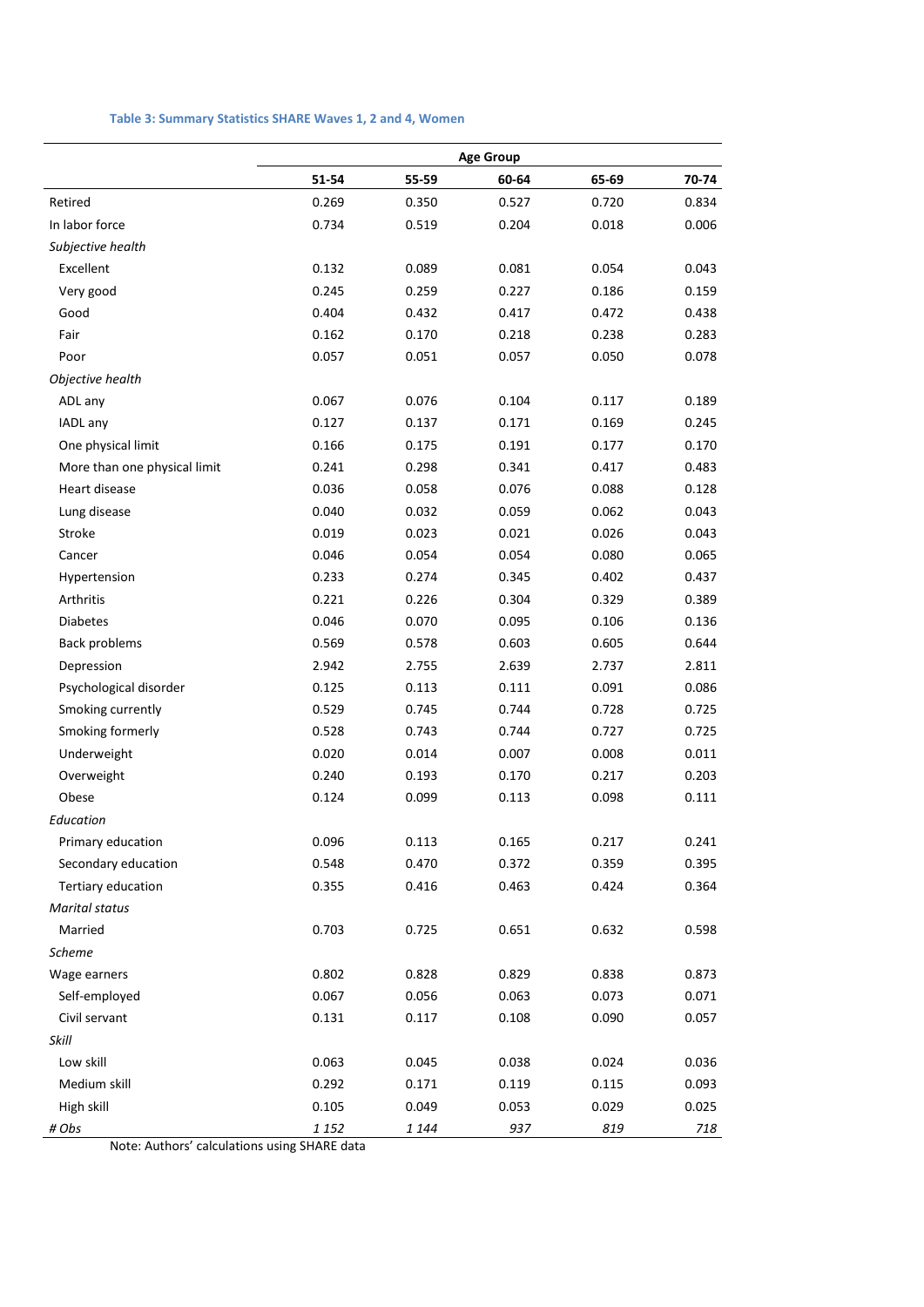Results of Table 4 suggest that the PVW index plays a substantial and positive role, i.e. a better health score leads to more employment. Marital status plays substantially for men and women, though in opposite direction – likely the result of the primary versus secondary earner status. Higher educated, as well as civil servants are more likely to be employed for both sexes, while the required skill level for a job only seems to play significantly differently for men in low and high qualifying jobs.  $5$ 

|                       | Men                  |                  | Women                  |                  |  |  |
|-----------------------|----------------------|------------------|------------------------|------------------|--|--|
| Variable              | Coefficient          | <b>Std Error</b> | Coefficient            | <b>Std Error</b> |  |  |
|                       |                      |                  |                        |                  |  |  |
| PVW Index             | 0.084                | 0.009            | 0.078                  | 0.008            |  |  |
| Education             |                      |                  |                        |                  |  |  |
| Primary               | Ref.                 | Ref.             | Ref.                   | Ref.             |  |  |
| Secondary             | 0.069                | 0.044            | 0.078                  | 0.046            |  |  |
| Tertiary              | $0.125$ **           | 0.048            | $0.179$ **             | 0.050            |  |  |
| <b>Marital status</b> |                      |                  |                        |                  |  |  |
| Married               | $0.099$ <sup>*</sup> | 0.027            | $-0.092$ <sup>**</sup> | 0.029            |  |  |
| <b>Scheme</b>         |                      |                  |                        |                  |  |  |
| Salaried              | Ref.                 | Ref.             | Ref.                   | Ref.             |  |  |
| Self employed         | 0.026                | 0.044            | $0.091$ *              | 0.053            |  |  |
| Civil servant         | $0.091***$           | 0.037            | $0.176$ **             | 0.040            |  |  |
| <b>Skill</b>          |                      |                  |                        |                  |  |  |
| Medium skill          | Ref.                 | Ref.             | Ref.                   | Ref.             |  |  |
| Low skill             | $-0.171$ ***         | 0.049            | 0.003                  | 0.055            |  |  |
| High skill            | $0.085$ **           | 0.038            | 0.074                  | 0.046            |  |  |
| Constant              | 0.571                | 0.045            | 0.550                  | 0.048            |  |  |
|                       |                      |                  |                        |                  |  |  |
| # Obs                 | 916                  |                  | 1 1 5 2                |                  |  |  |

#### **Table 4: Employment Regressions, PVW Health Index (age group 50-54)**

Note: OLS regression based on SHARE data waves 1, 2 and 4.

Table 5 uses the estimates of Table 4 and applies them to the older cohorts to predict work capacity based on the exogenous variables of the regressions. The table indicates that when controlling for health, work capacity clearly decreases with age, but in a rather unspectacular manner. Predicted work capacity at age 70-74 is simulated to be around 75 percent for men and 56 percent for women. These numbers are orders of magnitude larger than the ones corresponding to the actual observed employment rate in the country. Figures 7a and 7b

<span id="page-14-0"></span><sup>&</sup>lt;sup>5</sup> The appendix Table A.1 provides the regression results where we replace the synthetic PVW index by the explicit battery of subjective and objective health (and physical limitation) indicators. The results are overall broadly similar, though individual parameter estimates for some of the health conditions may be influenced by underlying issues of co-variation.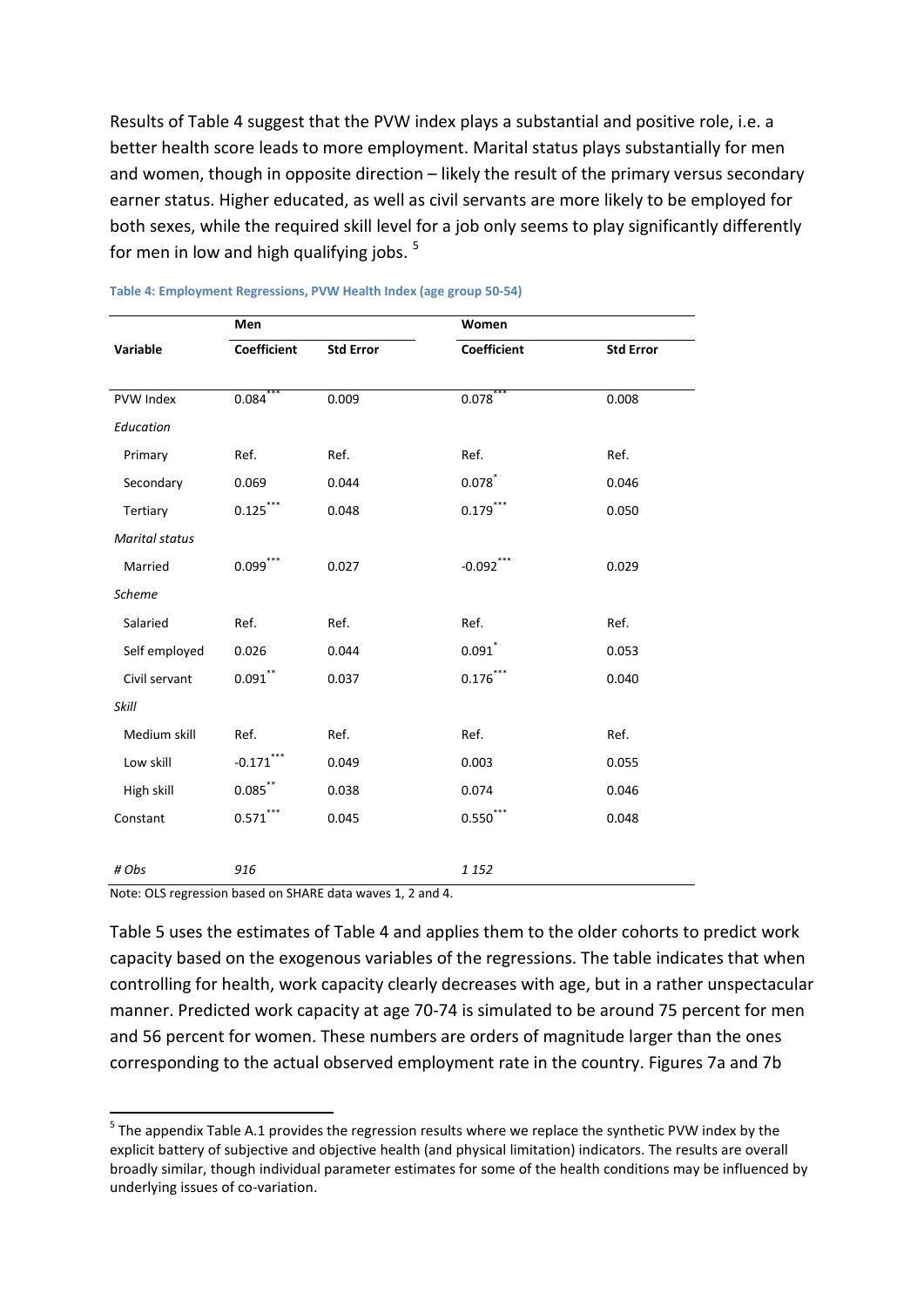display the same information in a more visual manner, essentially showing the large potential for extra employment that one would predict using this method. <sup>[6](#page-14-0)</sup>

| <b>Age Group</b> | # Obs   | Actual    | Predicted | <b>Additional</b>    |
|------------------|---------|-----------|-----------|----------------------|
|                  |         | % Working | % Working | <b>Work Capacity</b> |
| Men              |         |           |           |                      |
| 55-59            | 1096    | 55.9%     | 78.9%     | 23.0%                |
| 60-64            | 907     | 18.9%     | 78.9%     | 60.0%                |
| 65-69            | 713     | 2.6%      | 76.5%     | 73.9%                |
| 70-74            | 628     | 0.5%      | 75.2%     | 74.7%                |
| Women            |         |           |           |                      |
| 55-59            | 1 1 4 4 | 40.5%     | 64.1%     | 23.6%                |
| 60-64            | 937     | 13.0%     | 62.8%     | 49.8%                |
| 65-69            | 819     | 1.5%      | 60.5%     | 59.0%                |
| 70-74            | 718     | 0.6%      | 56.3%     | 55.7%                |

**Table 5: Simulations of Work Capacity, PVW health index**

Note: Simulations based on estimates of Table 4.





<span id="page-15-0"></span>Note: Simulations based on estimates of Table 4.

 $6$  Appendix Table A.2 provides simulation results when the initial estimation is obtained for the full set of health and limitation variables. The results are similar.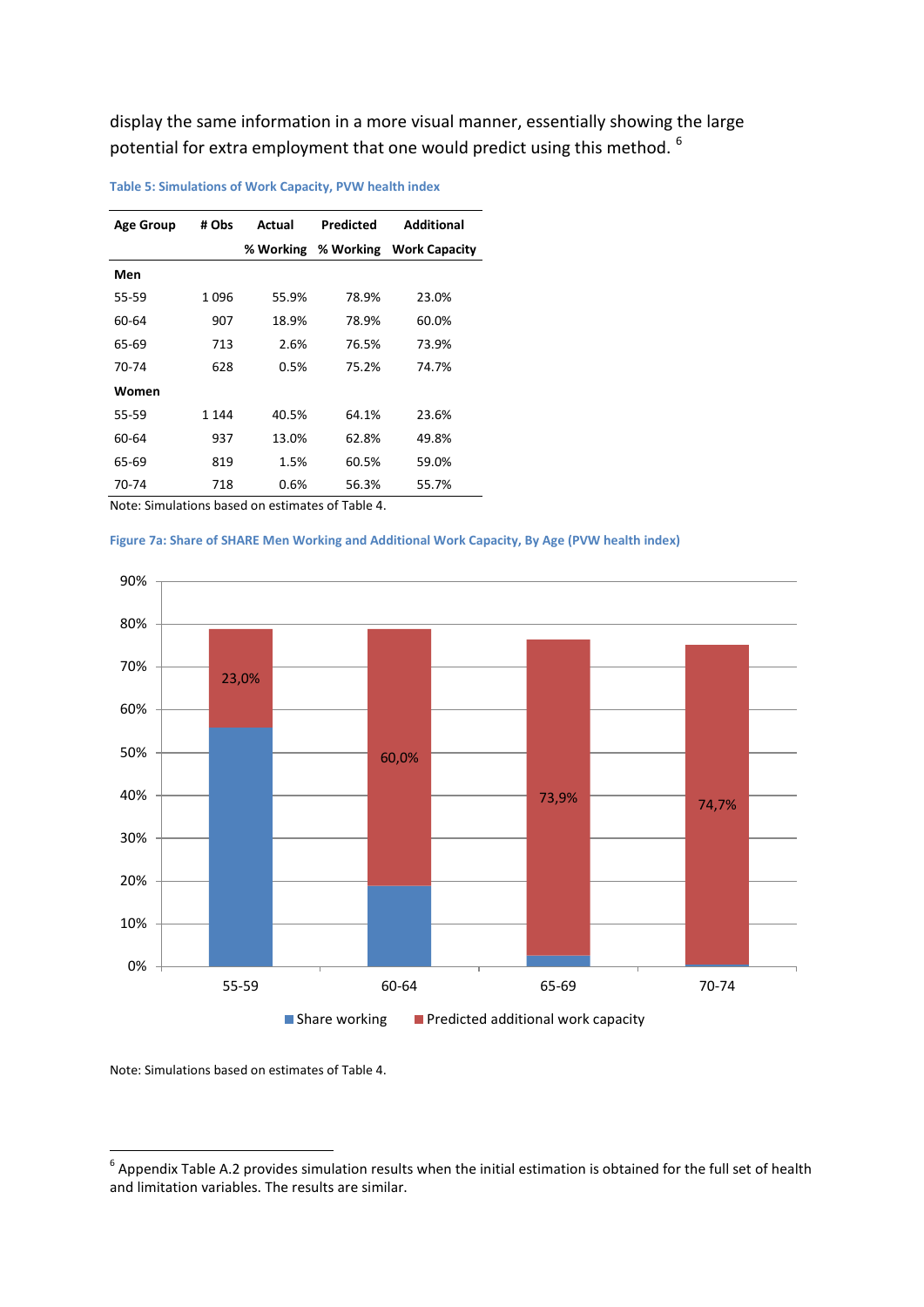

**Figure 7b: Share of SHARE Women Working and Additional Work Capacity, By Age (PVW health index)**

Note: Simulations based on estimates of Table 4.

Given the generally large differences in employment outcomes observed in Belgium, we also applied the same approach by splitting the population along the education dimension.<sup>[7](#page-15-0)</sup> Results of the regressions are reported in Table 6. They reveal some interesting differences, with those presented in Table 5. First, the positive and significant (surprising) coefficient for male civil servants disappears. While Table 5 might have been interpreted that civil servants behavior actually differs, be it because of the completely different social protection environment than their salaried counterparts or for some other reason, the Table 6 indicates that this specific finding was more likely the result of interactions between the different explanatory variables education, scheme and skill. $8$ 

Health, by means of the PVW index, has no significant effect for low educated people, a distinguishing feature as compared to their better educated counterparts. Different interpretations are again possible, two of which are the following: (i) low educated might have less flexibility in determining their retirement from the labor force, (ii) the health indicators contained in the PVW index (or the full set of health indicators of Appendix Tables

<span id="page-16-1"></span>

<span id="page-16-0"></span><sup>&</sup>lt;sup>7</sup> Similar splits could be performed by scheme or skill level.<br><sup>8</sup> The similarly surprising lack of a distinctly positive effect of self-employment subsists when running regressions by education. Given that self-employed are excluded from many early exit routes and given that they have a substantially higher effective retirement age, one would expect the contrary. However, one has to keep in mind that the regression is done on a relatively young cohort aged 50-54 and that it is well before the main early retirement options of wage-earners open up during the survey period.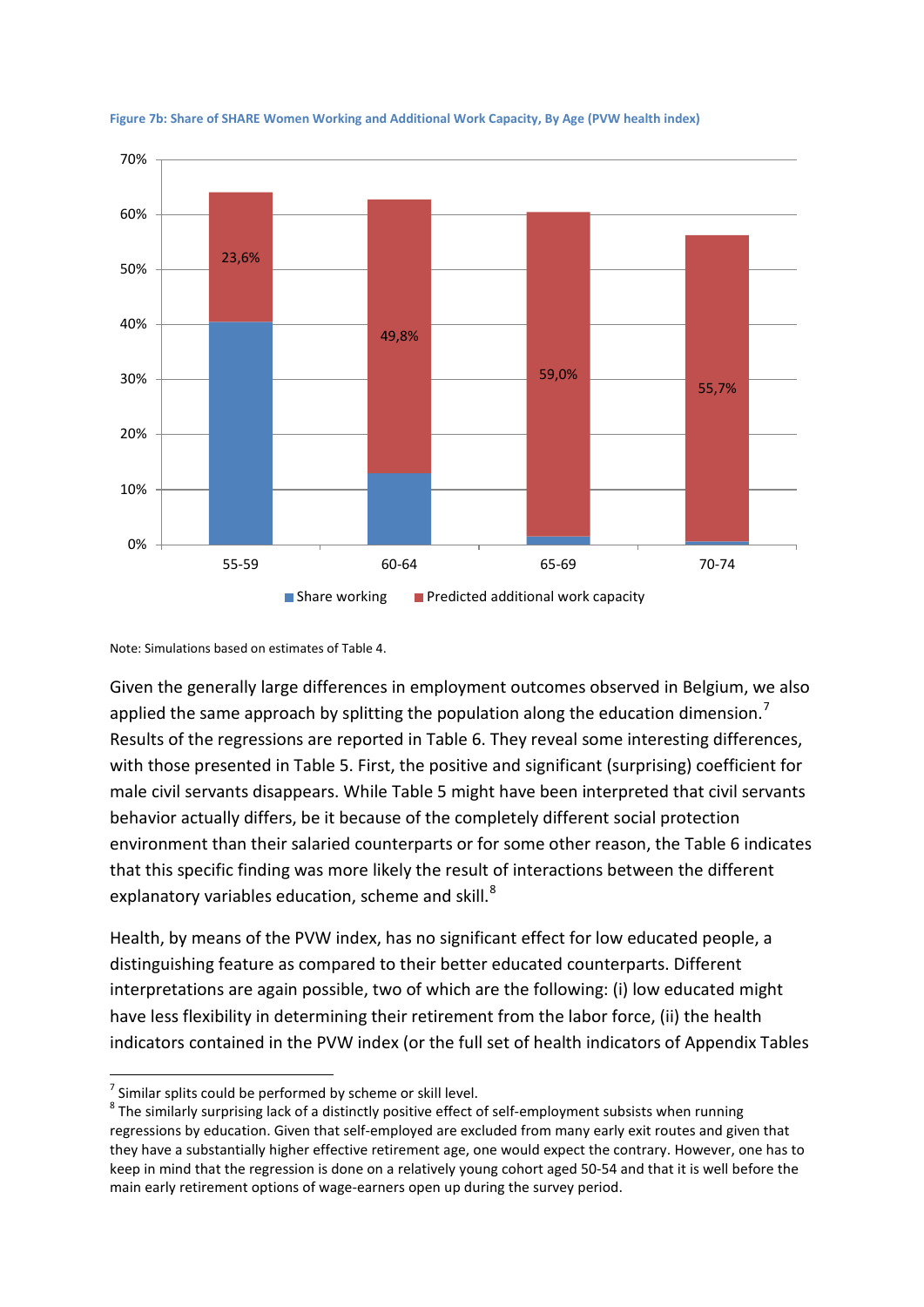A.1 and A2) do not necessarily contain employment-determining conditions, particularly for workers with lower education who are already less likely to work to start with.

|                                               | Men                    |              |                        |              |                 |              | Women                  |              |                 |              |                        |              |
|-----------------------------------------------|------------------------|--------------|------------------------|--------------|-----------------|--------------|------------------------|--------------|-----------------|--------------|------------------------|--------------|
|                                               | Primary                |              | Secondary              |              | <b>Tertiary</b> |              | Primary                |              | Secondary       |              | <b>Tertiary</b>        |              |
| Variable                                      | <b>Coefficie</b><br>nt | Std<br>Error | <b>Coefficie</b><br>nt | Std<br>Error | Coefficie<br>nt | Std<br>Error | <b>Coefficie</b><br>nt | Std<br>Error | Coefficie<br>nt | Std<br>Error | <b>Coefficie</b><br>nt | Std<br>Error |
| PVW Index                                     | 0.043                  | 0.028        | 0.099                  | 0.012        | 0.066           | 0.015        | 0.035                  | 0.024        | 0.089           | 0.010        | 0.070                  | 0.013        |
| Marital<br>status<br>Married<br><b>Scheme</b> | 0.191                  | 0.120        | $0.116$ ***            | 0.038        | 0.068           | 0.036        | 0.179                  | 0.105        | $-0.148$ ***    | 0.041        | $-0.074$ <sup>*</sup>  | 0.042        |
| Salaried                                      | Ref.                   | Ref.         | Ref.                   | Ref.         | Ref.            | Ref.         | Ref.                   | Ref.         | Ref.            | Ref.         | Ref.                   | Ref.         |
| Self-                                         | 0.481                  | 0.381        | 0.092                  | 0.067        | $-0.053$        | 0.051        | $-0.070$               | 0.355        | 0.120           | 0.083        | 0.065                  | 0.067        |
| employed<br>Civil-<br>servant<br>Skill        | 0.268                  | 0.480        | 0.079                  | 0.053        | 0.087           | 0.044        | $0.653$ **             | 0.300        | $0.256***$      | 0.061        | 0.099                  | 0.052        |
| Medium                                        | Ref.                   | Ref.         | Ref.                   | Ref.         | Ref.            | Ref.         | Ref.                   | Ref.         | Ref.            | Ref.         | Ref.                   | Ref.         |
| skill<br>Low skill                            | $-0.166$               | 0.126        | $-0.197***$            | 0.064        | 0.105           | 0.132        | 0.114                  | 0.129        | $-0.022$        | 0.067        | $-0.122$               | 0.233        |
| High skill                                    | $-0.076$               | 0.305        | $0.182$ **             | 0.081        | $0.076$ **      | 0.037        | $-0.013$               | 0.261        | $0.294***$      | 0.106        | 0.036                  | 0.049        |
| Constant                                      | $0.500***$             | 0.104        | $0.611***$             | 0.034        | $0.745***$      | 0.035        | $0.309$ ***            | 0.094        | $0.653***$      | 0.037        | $0.751***$             | 0.040        |
| # Obs                                         | 83                     |              | 513                    |              | 320             |              | 112                    |              | 630             |              | 410                    |              |

**Table 6: Employment Regressions, by education - PVW Health Index (age group 50-54)** 

Note: OLS regression based on SHARE data waves 1, 2 and 4.

Table 7 as well as the accompanying Figures 8a and 8b show the results of simulations based on the OLS coefficients by education of Table 6. It reveals a picture broadly consistent with the pooled simulation results of Table 5 – namely one of substantial additional work capacity in the population. It however also allows extra insights beyond the pooled approach. First, it shows that the share of the population currently working at the age of 55-59 has a strong education gradient – with an employment rate close to 80 percent higher for men with tertiary education than those with primary education, and a whopping 200 percent higher for women of the same age group. These findings are in line with those of Aliaj et al (2015) who show that it is less-educated Belgian females that stand out as having an unusually low employment rate both when comparing within the country and with the neighboring countries of France, Germany and the Netherlands. Second, as of age 60-64 these employment rates drop dramatically for all education groups for both sexes. Almost insignificant levels are attained as of age 65, where employment is more anecdotal than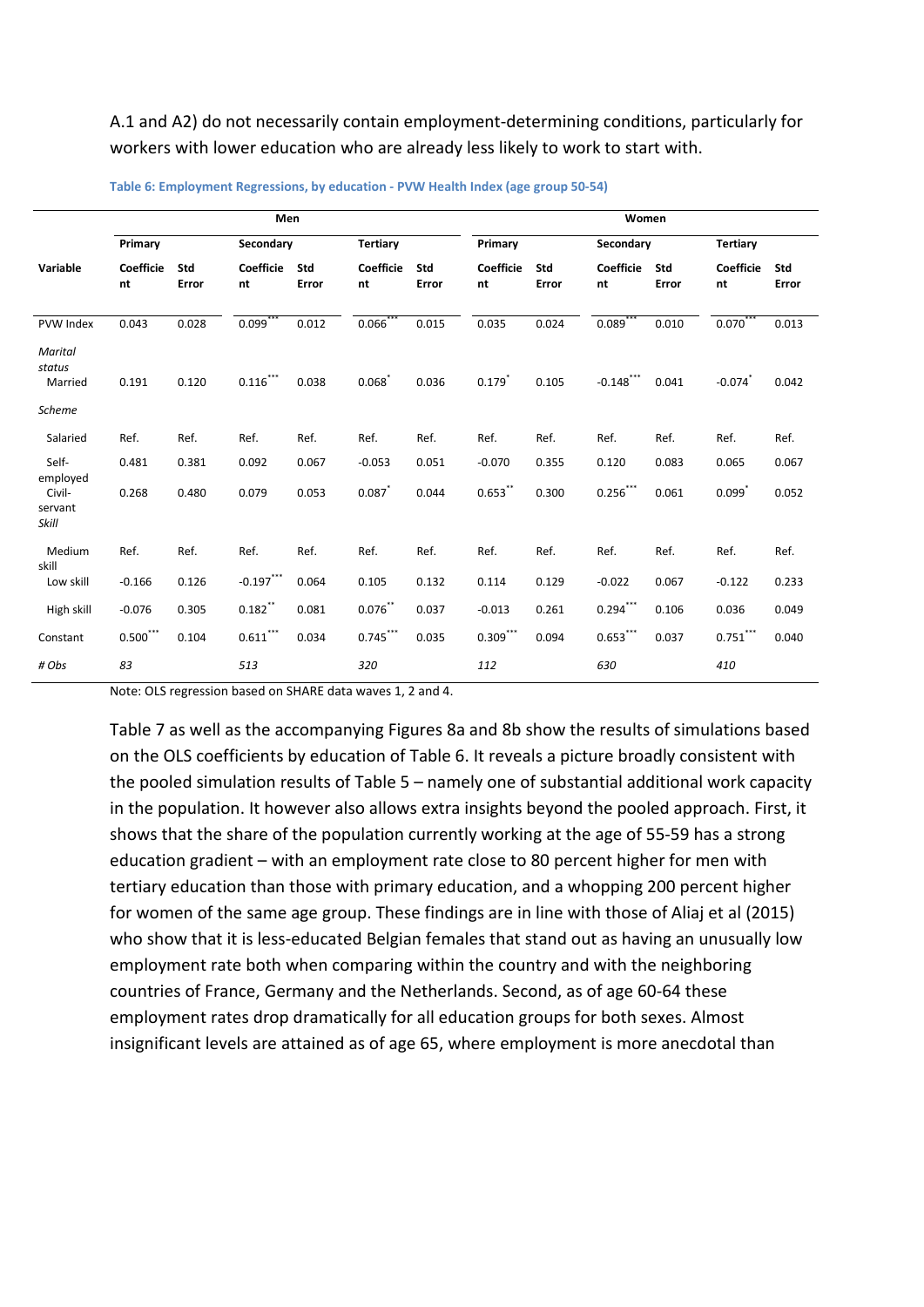systematic – if only because of the strong focus of numerous social protection programs on 65 as a pivotal age. $9$ 

Though the results indicate that predicted work capacity is substantially lower for those with primary education only at all ages considered, their additional work capacity is actually the highest of all education levels at age 55-59, indicating large employment potential when considering the health, education, scheme and skill characteristics as in our analysis.

| <b>Education</b> |           | Men. PVW Model |                      |           | Women. PVW Model |                      |
|------------------|-----------|----------------|----------------------|-----------|------------------|----------------------|
|                  | Actual    | Predicted      | <b>Additional</b>    | Actual    | Predicted        | <b>Additional</b>    |
|                  | % Working | % Working      | <b>Work Capacity</b> | % Working | % Working        | <b>Work Capacity</b> |
| Age 55-59        |           |                |                      |           |                  |                      |
| Primary          | 36.1%     | 65.0%          | 28.9%                | 16.9%     | 44.7%            | 27.8%                |
| Secondary        | 54.6%     | 76.1%          | 21.5%                | 35.9%     | 59.2%            | 23.3%                |
| Tertiary         | 63.5%     | 87.3%          | 23.8%                | 51.9%     | 74.6%            | 22.7%                |
| Age 60-64        |           |                |                      |           |                  |                      |
| Primary          | 9.2%      | 68.1%          | 58.9%                | 8.4%      | 42.7%            | 34.3%                |
| Secondary        | 18.4%     | 75.5%          | 57.1%                | 10.3%     | 59.3%            | 49.0%                |
| Tertiary         | 21.8%     | 85.4%          | 63.6%                | 16.9%     | 73.4%            | 56.5%                |
| Age 65-69        |           |                |                      |           |                  |                      |
| Primary          | 0.7%      | 69.2%          | 68.5%                | 0.0%      | 42.8%            | 42.8%                |
| Secondary        | 1.2%      | 74.3%          | 73.1%                | 2.0%      | 57.7%            | 55.7%                |
| Tertiary         | 4.4%      | 84.3%          | 79.9%                | 1.7%      | 71.8%            | 70.1%                |
| Age 70-74        |           |                |                      |           |                  |                      |
| Primary          | 0.7%      | 69.5%          | 68.8%                | 0.0%      | 39.1%            | 39.1%                |
| Secondary        | 0.4%      | 76.0%          | 75.6%                | 0.0%      | 55.4%            | 55.4%                |
| Tertiary         | 0.3%      | 82.7%          | 82.4%                | 1.5%      | 68.2%            | 66.7%                |

| Table 7: Simulations of Work Capacity, by education group and sex - PVW health index |  |  |  |  |  |
|--------------------------------------------------------------------------------------|--|--|--|--|--|
|                                                                                      |  |  |  |  |  |

Note: Simulations based on estimates of Table 6.

Similar exercises can be performed by splitting the population along the "scheme" dimension, rather than education. Tables 8 and 9 summarize the results of these regressions, as well as the corresponding simulated effects. They show substantial differences between the 3 main schemes. Table 9 indicates that self-employed have a much higher actual employment level than both wage-earners and civil servants, for women and men alike. Also, the simulations reveal that the age gradient of extra employment capacity is steepest for self-employed women and men. In terms of the prediction of people working, civil servants stand out as the most able to work when controlling for the health and sociodemographic variables of Table 8. Expressed differently, while their level of actual employment is the lowest of all three schemes, their additional employment potential is by far the largest, and this for all but one of the age-sex groups considered.

 $9$  While retirement at a maximum age 65 is by and large history, workers continue to face discontinuities at 65. For example, they loose their layoff protection and also continue to be rolled over from other social protection programs into the pension system at this very age.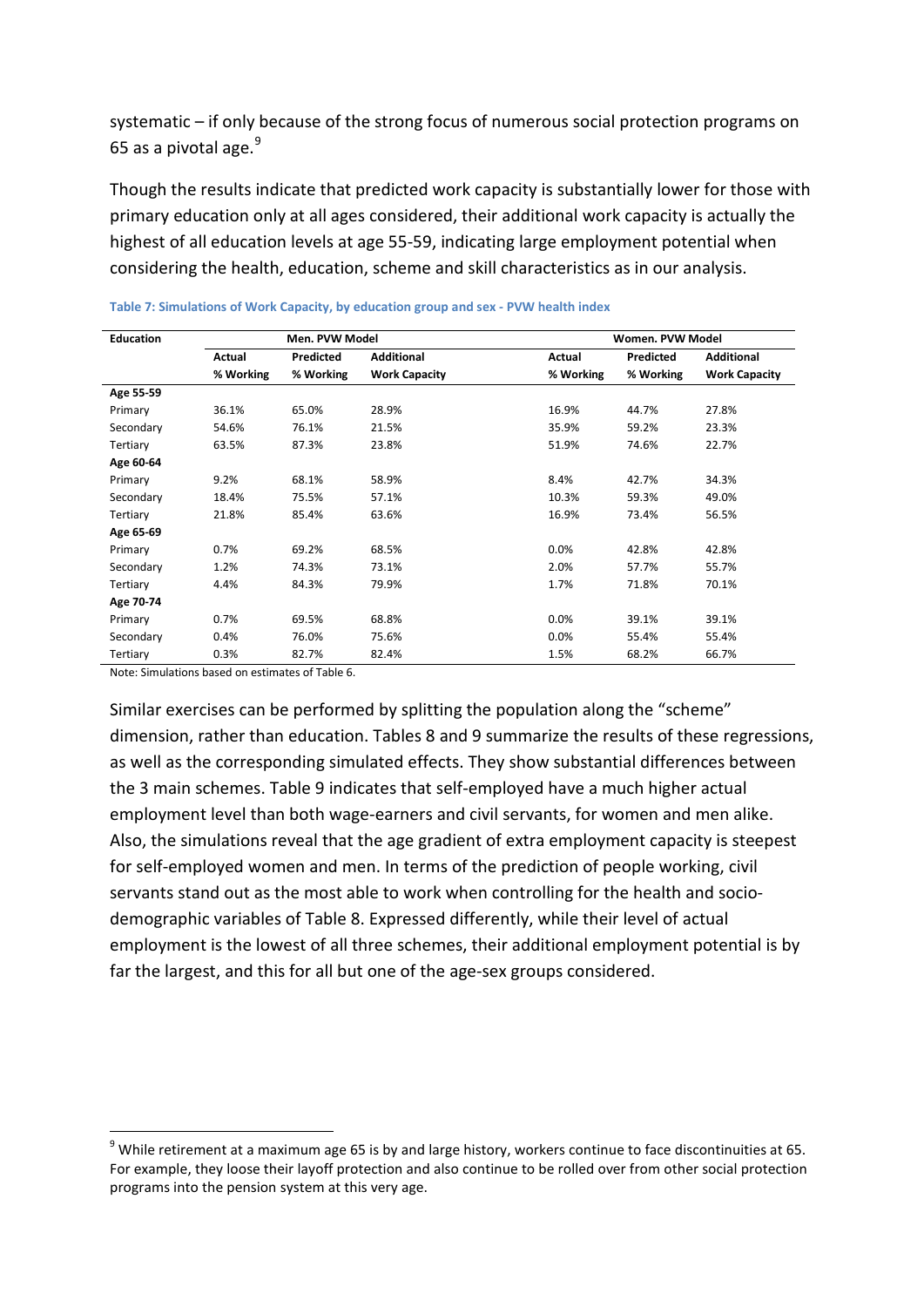

**Figure 8a: Share of SHARE Men Working and Additional Work Capacity, by Age and Education (PVW health index)**

Note: Simulations based on estimates of Table 6.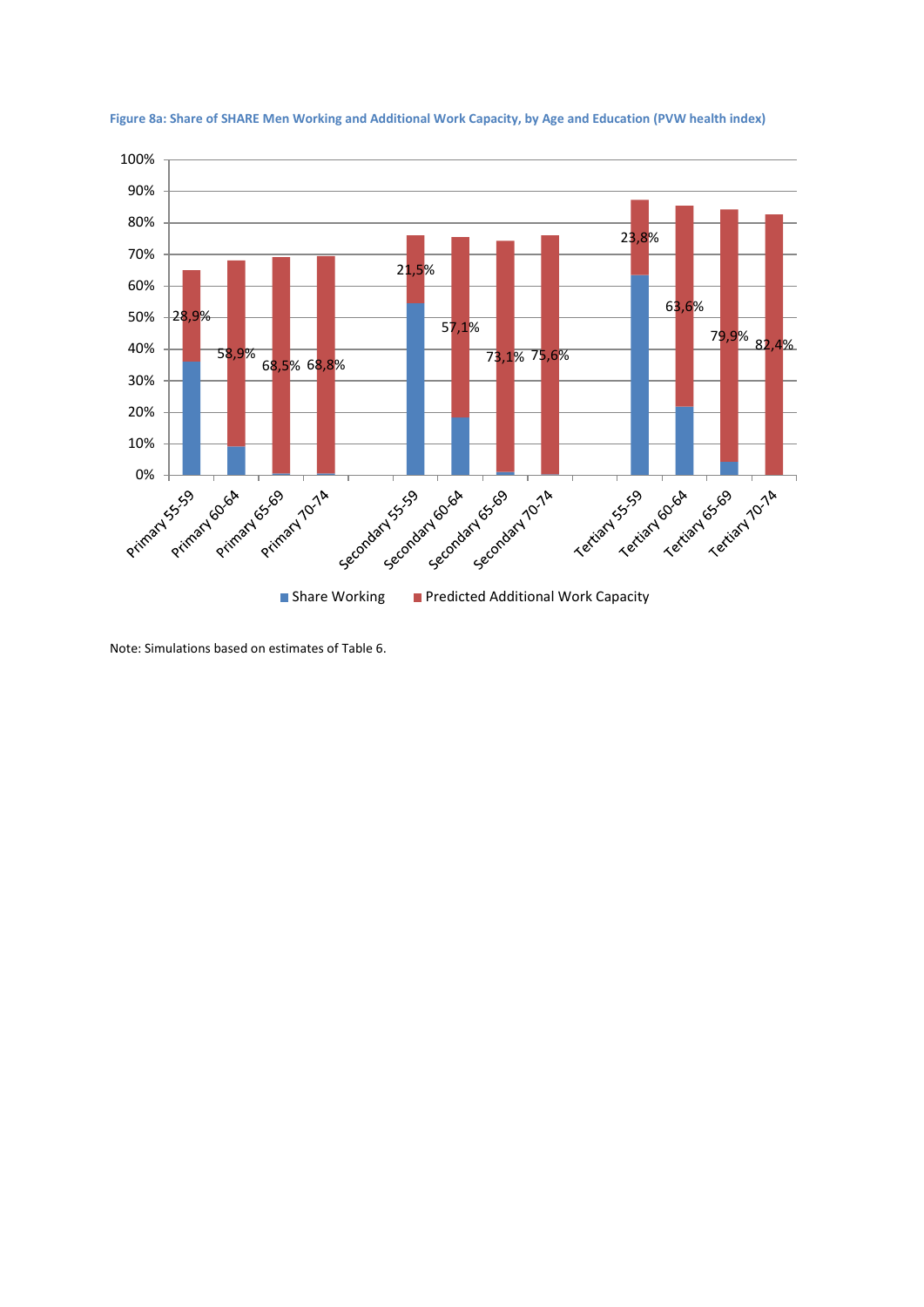

**Figure 8b: Share of SHARE Women Working and Additional Work Capacity, by Age and Education (PVW health index)**

Note: Simulations based on estimates of Table 6.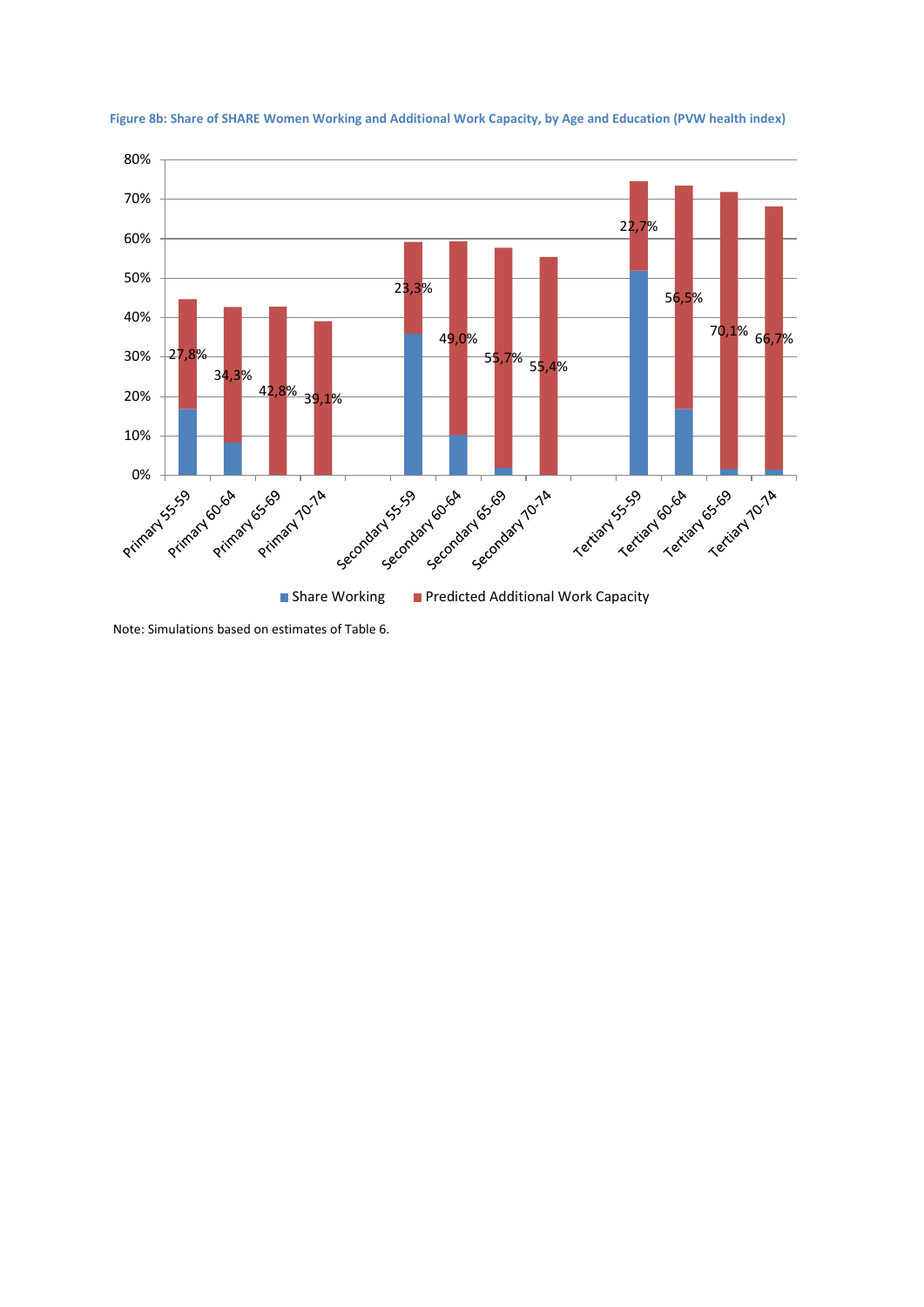|                       | Men                   |                  |                              |       |                       |       | Women                 |       |                       |       |                       |       |
|-----------------------|-----------------------|------------------|------------------------------|-------|-----------------------|-------|-----------------------|-------|-----------------------|-------|-----------------------|-------|
|                       | <b>Wage earners</b>   |                  | Civil servant                |       | Self-employed         |       | <b>Wage earners</b>   |       | Civil servant         |       | Self-employed         |       |
| Variable              | Coefficient           | <b>Std Error</b> | <b>Coefficient Std Error</b> |       | Coefficient Std Error |       | Coefficient Std Error |       | Coefficient Std Error |       | Coefficient Std Error |       |
| PVW Index             | $0.092$ <sup>**</sup> | 0.010            | 0.018                        | 0.020 | 0.150                 | 0.032 | 0.088                 | 0.009 | 0.071                 | 0.016 | 0.060                 | 0.029 |
| <b>Marital status</b> |                       |                  |                              |       |                       |       |                       |       |                       |       |                       |       |
| Married               | $0.091***$            | 0.032            | 0.094                        | 0.053 | $0.148$ **            | 0.066 | $-0.114$ ***          | 0.034 | $-0.038$              | 0.058 | $-0.095$              | 0.111 |
| Skill                 |                       |                  |                              |       |                       |       |                       |       |                       |       |                       |       |
| Medium skill          | Ref.                  | Ref.             | Ref.                         | Ref.  | Ref.                  | Ref.  | Ref.                  | Ref.  | Ref.                  | Ref.  | Ref.                  | Ref.  |
| Low skill             | $-0.182$ ***          | 0.052            | $-0.916$ ***                 | 0.252 | $-0.078$              | 0.081 | $-0.015$              | 0.058 | $-0.091$              | 0.255 | $-0.760$              | 0.426 |
| High skill            | $0.140$ ***           | 0.052            | 0.057                        | 0.049 | $0.159$ **            | 0.079 | $0.190***$            | 0.062 | 0.084                 | 0.062 | $-0.104$              | 0.119 |
| Constant              | $0.645***$            | 0.028            | $0.829***$                   | 0.051 | $0.539***$            | 0.082 | $0.656***$            | 0.029 | $0.826***$            | 0.049 | $0.832***$            | 0.103 |
| # Obs                 | 716                   |                  | 120                          |       | 80                    |       | 922                   |       | 153                   |       | 77                    |       |

#### **Table 8: Employment Regressions, by scheme - PVW Health Index (age group 50-54)**

Note: OLS regression based on SHARE data waves 1, 2 and 4.

All these results have to be read with a sufficient caution, keeping in mind the fact that this is only a partial analysis of health and socioeconomic determinants on an individual's ability to work. Clearly, it would be highly premature to claim that such higher employment ability should immediately lead to more employment as a policy strategy. As already indicated in the introduction, this analysis ignores many factors: household characteristics beyond marital status; workplace or system characteristics beyond the simple dummies for scheme and skill.

In sum, the analysis should be seen as a first step into the direction of a better understanding of what employment potential there is, in light of an ever-increasing need for financial resources to sustain our pension systems, and social protection more generally.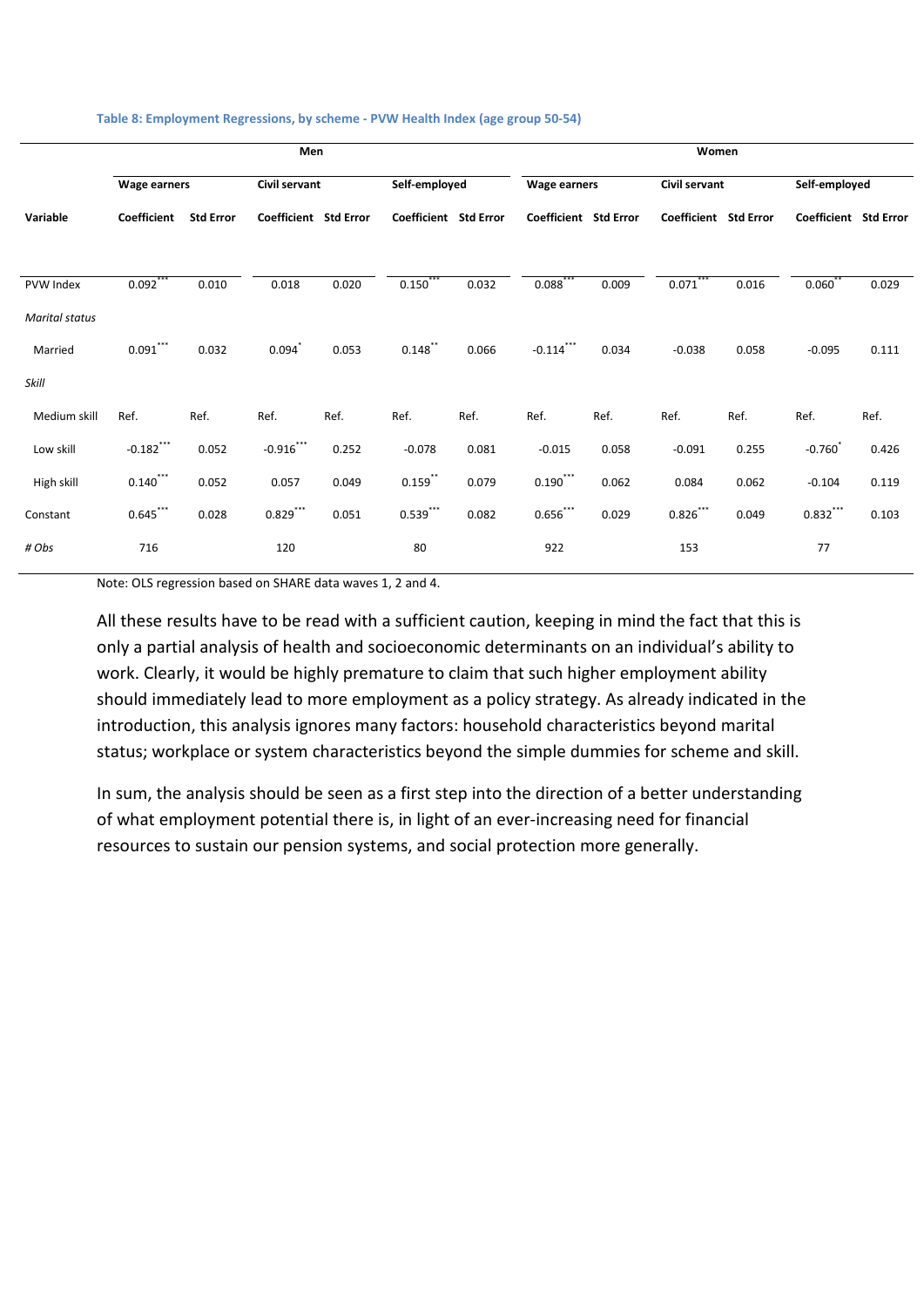| <b>Education</b> |           | Men. PVW Model |                      |           | Women. PVW Model |                      |
|------------------|-----------|----------------|----------------------|-----------|------------------|----------------------|
|                  | Actual    | Predicted      | <b>Additional</b>    | Actual    | Predicted        | Additional           |
|                  | % Working | % Working      | <b>Work Capacity</b> | % Working | % Working        | <b>Work Capacity</b> |
| Age 55-59        |           |                |                      |           |                  |                      |
| Wage earners     | 50.8%     | 75.9%          | 25.1%                | 35.8%     | 59.4%            | 23.6%                |
| Civil servant    | 66.1%     | 90.6%          | 24.5%                | 63.3%     | 85.6%            | 22.3%                |
| Self employed    | 82.0%     | 78.3%          | 13.7%                | 64.1%     | 77.2%            | 13.1%                |
| Age 60-64        |           |                |                      |           |                  |                      |
| Wage earners     | 13.0%     | 75.2%          | 62.2%                | 10.6%     | 57.6%            | 47.0%                |
| Civil servant    | 28.8%     | 89.9%          | 61.1%                | 17.6%     | 85.2%            | 67.6%                |
| Self employed    | 53.6%     | 79.1%          | 25.5%                | 37.3%     | 74.0%            | 36.7%                |
| Age 65-69        |           |                |                      |           |                  |                      |
| Wage earners     | 1.1%      | 73.2%          | 72.1%                | 0.7%      | 56.4%            | 55.7%                |
| Civil servant    | 2.3%      | 92.6%          | 90.3%                | 2.0%      | 81.7%            | 79.7%                |
| Self employed    | 13.9%     | 76.5%          | 62.6%                | 11.7%     | 76.6%            | 64.9%                |
| Age 70-74        |           |                |                      |           |                  |                      |
| Wage earners     | 0.2%      | 72.6%          | 72.4%                | 0.0%      | 53.3%            | 53.3%                |
| Civil servant    | 0.0%      | 89.4%          | 89.4%                | 0.0%      | 77.9%            | 77.9%                |
| Self employed    | 2.8%      | 79.2%          | 76.4%                | 7.8%      | 73.9%            | 66.1%                |

#### **Table 9: Simulations of Work Capacity, by scheme and sex - PVW health index**

Note: Simulations based on estimates of Table 8.

### **4. Conclusion**

The paper explores a dimension that has often been bypassed in the Belgian retirement literature, namely the one of an individuals' work ability. Work ability is however increasingly recognized as a key determinant of retirement, as discussed in Jousten and Salanauskaite (2015). We employ two methodologies to explore the link between changes in the health characteristics of the population and their work ability. To be more specific, the paper uses employment as a proxy for work ability, hence focusing exclusively on the extensive margin of the link between improved health and work capacity.

Using the Milligan and Wise methodology (2015) linking mortality improvements to employment, we establish a significant employment potential in the Belgian population – corresponding to potential doubling of employment rates. Similarly, using a richer set of health indicators instead of mortality, the Cutler et al (2012) methodology identifies even more substantial employment potential. When separating the analysis by education level and employment scheme, we derive substantial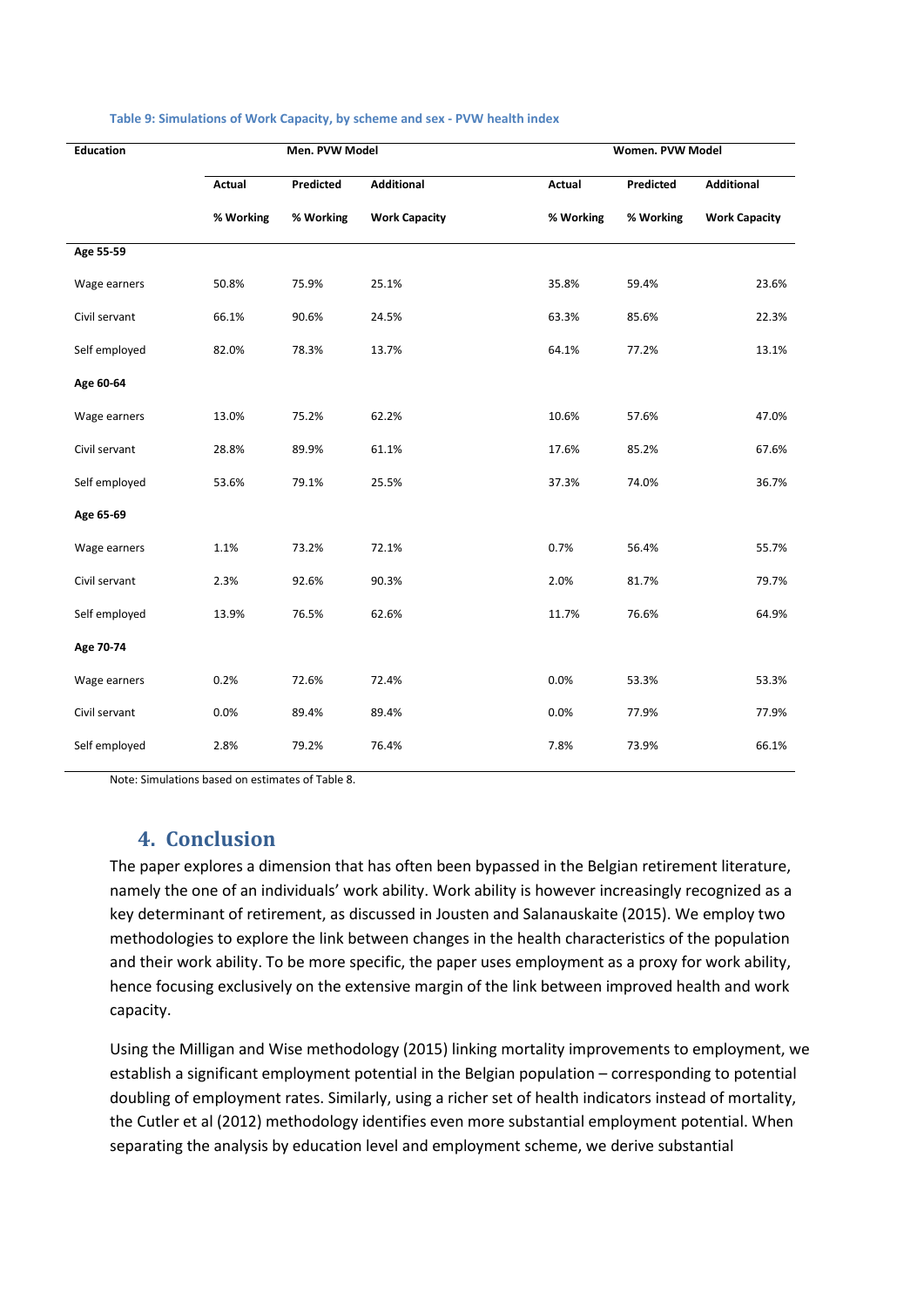differences in the population, highlighting the importance of institutional and workplace characteristics.

Clearly, both results should be seen as indicative rather than conclusive, in the sense that they show that improvements in health across time have left the country with a healthier population, hence harboring some degree of unused employment potential. We expressly warrant against a shortcutlogic which would claim that the results are evidence of a need of massive activation. Our reading is more prudent: while substantial employment potential seems to exist, other factors such as system, workplace and household factors are equally important determinants of the ultimate desirability of increased employment. Furthermore, our study of employment as a proxy for work ability can only be seen as a useful first step into a richer investigation of the topic – including the intensive margin of the impact on hours of work – leading us to conclude in the need for further scientific investigation of the subject.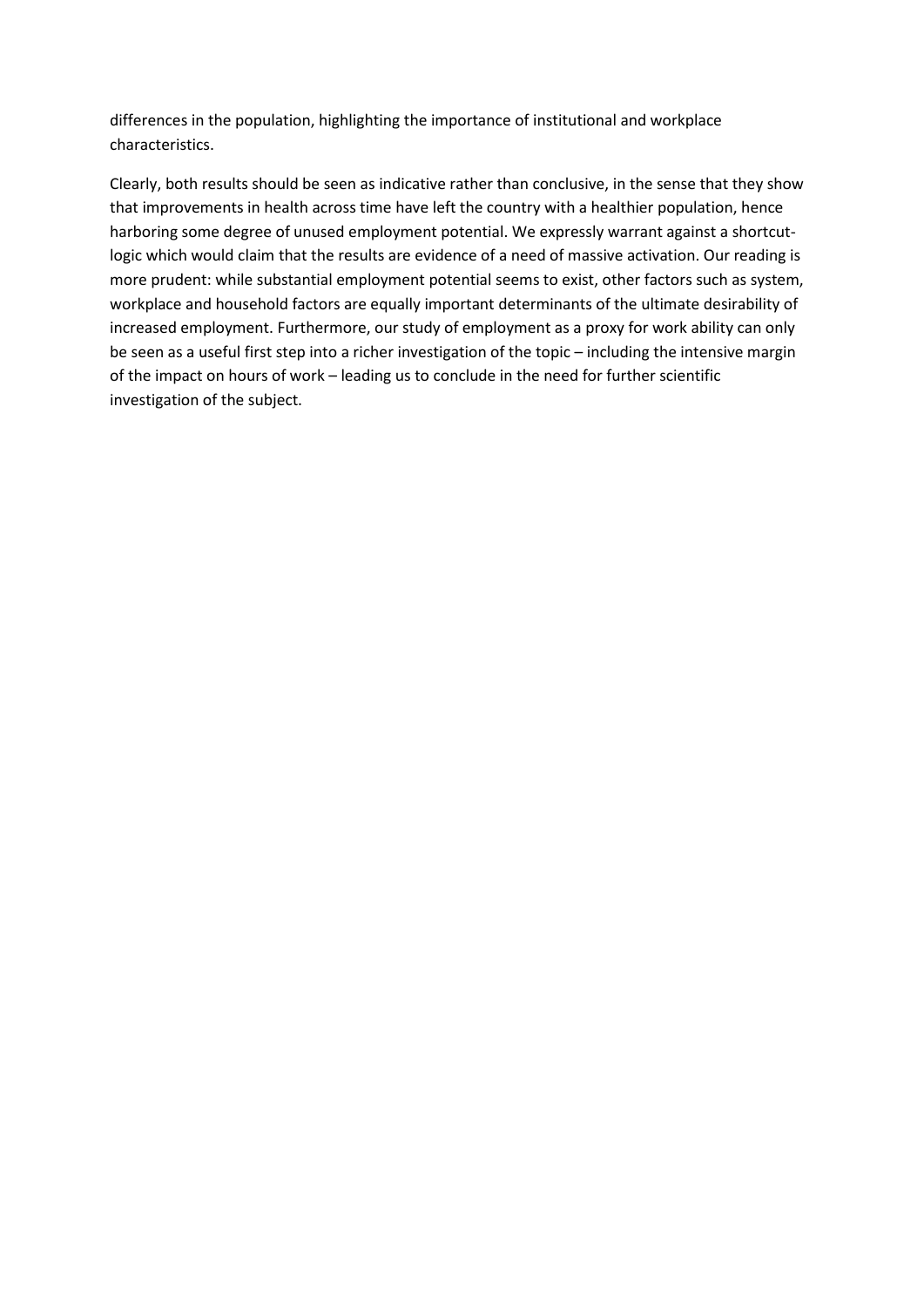# **Bibliography**

- 1. Aliaj, A., X. Flawinne, A. Jousten, S. Perelman and L. Shi (2015), "The EU OMC recommendations and the evolution of older workers' employment in Belgium and neighbouring countries after 2001", mimeo.
- 2. Cutler, D., E. Meara, and S. Richards-Shubik (2012). "Health and Work Capacity of Older Adults: Estimates and Implications for Social Security Policy," mimeo.
- 3. Dellis, A., Desmet, R., Jousten, A., and Perelman, S. (2004) "Micro-Modeling of Retirement in Belgium", in *Social Security Programs and Retirement Around the World: Micro-Estimation*, ed., by J. Gruber and D. Wise (Chicago: University Chicago Press).
- 4. Desmet, R., Jousten, A. , Perelman S. and Pestieau, P. (2007) "Micro-Simulation of Social Security in Belgium," in Social Security Programs and Retirement Around the World: Fiscal Implications of Reform, ed., by J. Gruber and D. Wise (Chicago: University Chicago Press).
- 5. Desmette, D. and Vendramin, P. (2014). "Chapter 4: Bridge Employment in Belgium: Between an Early Retirement Culture and a Concern for Work Sustainability", in *Bridge Employment: A Research Handbook*, ed. by Alcover, C., Topa, G., Parry, E., Fraccaroli, F., and Depolo, M. Routlege.
- 6. Jousten, A., and Lefebvre, M. (2013). Retirement Incentives in Belgium: Estimations and Simulations Using SHARE Data. *De Economist*: No. 161, p. 253-276.
- 7. Jousten, A., Lefebvre, M., and Perelman, S., (2012). "Disability in Belgium: There Is More Than Meets the Eye" in *Social Security Programs and Retirement Around the World: Historical Trends in Mortality and Health, Employment, and Disability Insurance Participation and Reforms*, ed. by D. Wise (Chicago: University Chicago Press).
- 8. Jousten, A., Lefebvre, M., and Perelman, S. (2014). Health Status, Disability and Retirement Incentives in Belgium. NBER Working Paper No. 20035, available online at http://www.nber.org/papers/w20035.
- 9. Jousten, A., Lefebvre, M., Perelman, S. and Pestieau, P., (2010), "The effect of Early Retirement on Youth Unemployment. The Case of Belgium" in Social Security Programs and Retirement Around the World: The Relationship to Youth Employment, ed. by J. Gruber and D. Wise (Chicago: University Chicago Press).
- 10. Jousten A. and L. Salanauskaite, (2015), "Understanding Employment Participation of Older Workers - National report: Belgium" in Understanding employment participation of older workers: Creating a knowledge base for future labour market challenges, ed. By H.-M. Hasselhorn and W. Abt, Berlin: (Federal Ministry of Labour and Social Affairs).
- 11. Milligan, K. and D. Wise (2015). "Health and Work at Older Ages: Using Mortality to Assess the Capacity to Work Across Countries," Journal of Population Aging, March 2015, Volume 8, Issue 1- 2, pp 27-50.
- 12. Poterba, James, Steven Venti, and David A. Wise (2013), "Health, Education, and the Postretirement Evolution of Household Assets," Journal of Human Capital, Vol. 7, No. 4, pp. 297- 339. NIHMSID #506623
- 13. Schreurs, B., Van Emmerik, H., De Cuyper, N., Notelaers, G. and De Witte, H. (2011). Job Demands-resources and Early Retirement Intention: Differences Between Blue-and White-collar Workers. *Economic and Industrial Democracy*, Vol. 32(1), pp. 47–68.
- 14. Van Looy, D., Kovalenko, M., Mortelmans, D., and De Preter, H. (2014). *Working hour-reduction in the move to full retirement: How does this affect retirement preferences of 50+ individuals in*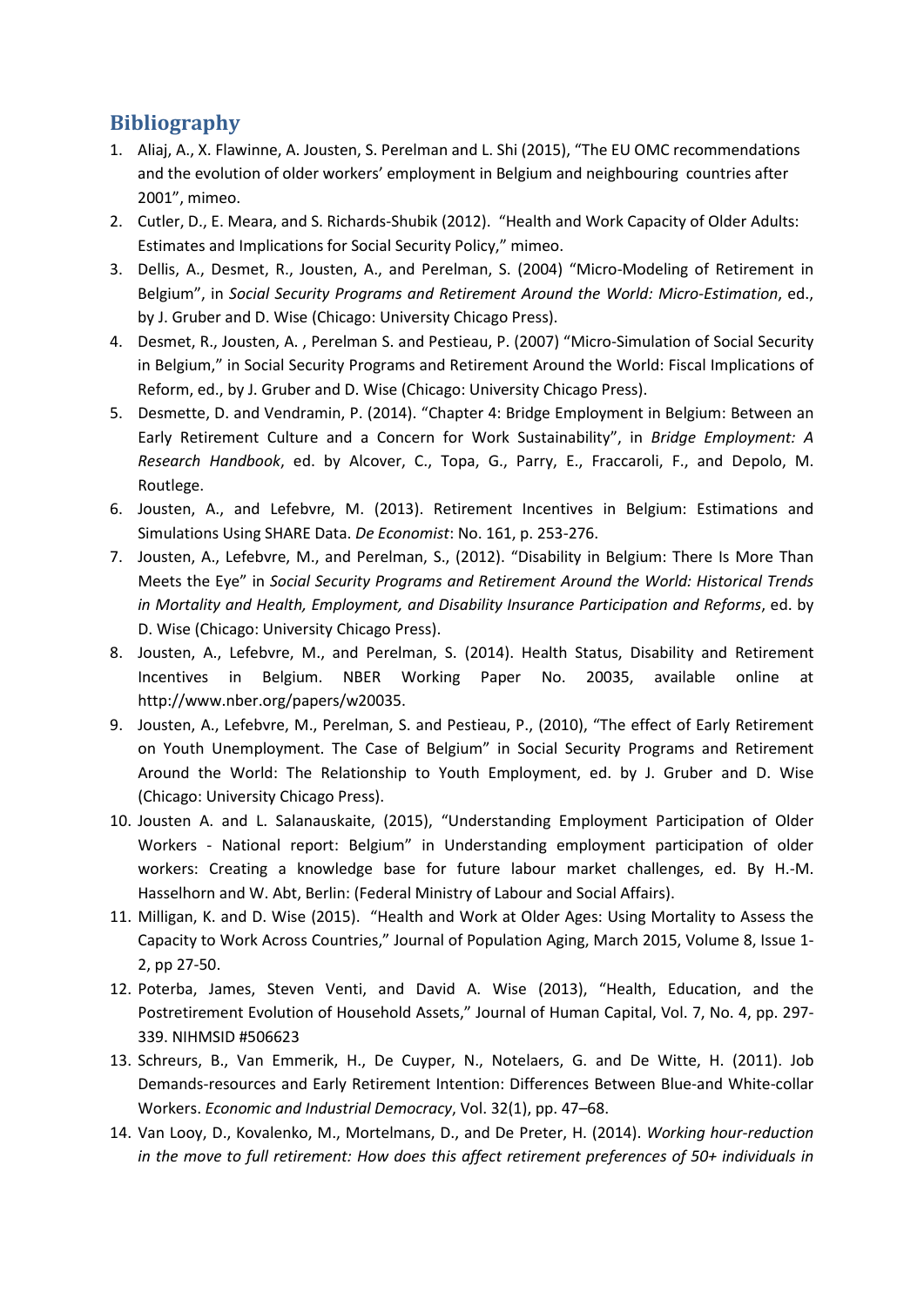*Flanders?* Leuven: Steunpunt Werk en Sociale Economie / Antwerpen: CELLO, Universiteit Antwerpen, 2014, 48 p.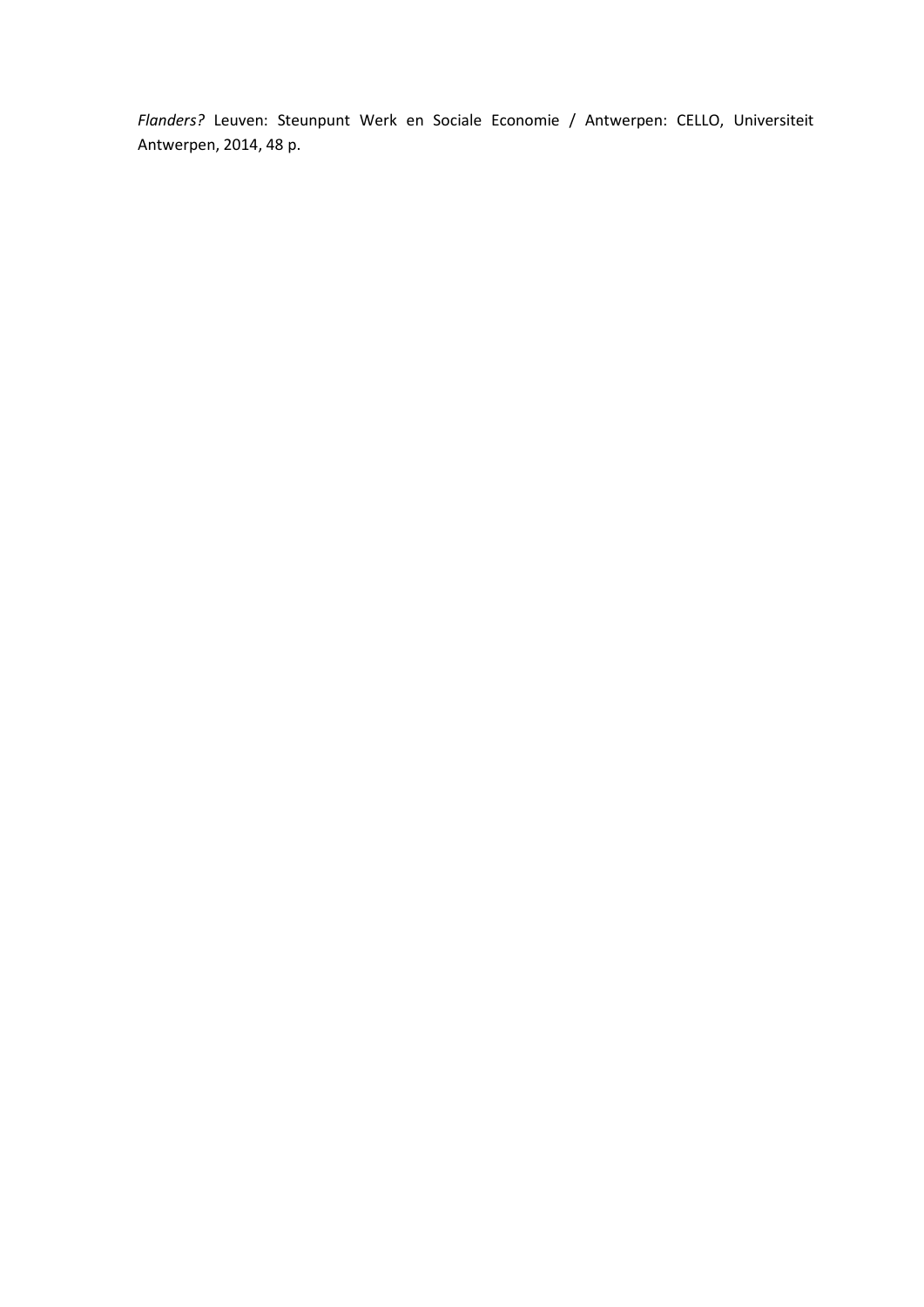# **Appendix**

**Table A.1: Employment Regressions, All Health Variables**

|                              | Men                |                  | Women                |                  |
|------------------------------|--------------------|------------------|----------------------|------------------|
| Variable                     | <b>Coefficient</b> | <b>Std Error</b> | <b>Coefficient</b>   | <b>Std Error</b> |
| Subjective health            |                    |                  |                      |                  |
| Excellent                    | Ref.               | Ref.             | Ref.                 | Ref.             |
| Very good                    | 0.077              | 0.040            | 0.006                | 0.045            |
| Good                         | 0.062              | 0.040            | $-0.004$             | 0.043            |
| Fair                         | $-0.114$ **        | 0.053            | $-0.098$             | 0.057            |
| Poor                         | $-0.305***$        | 0.092            | $-0.248$ **          | 0.082            |
| Objective health             |                    |                  |                      |                  |
| ADL any                      | $0.117$ **         | 0.059            | $-0.094$             | 0.061            |
| IADL any                     | $-0.116$ **        | 0.053            | $-0.098$ **          | 0.047            |
| One physical limit           | $-0.017$           | 0.037            | 0.029                | 0.038            |
| More than one physical limit | $-0.105$ **        | 0.044            | $-0.103$ **          | 0.043            |
| Heart disease                | $-0.006$           | 0.050            | $-0.058$             | 0.075            |
| Lung disease                 | $-0.086$           | 0.066            | $-0.174$             | 0.070            |
| Stroke                       | $-0.138$           | 0.095            | $-0.198$             | 0.100            |
| Cancer                       | $-0.122$           | 0.087            | $-0.065$             | 0.064            |
| Hyper tension                | 0.019              | 0.029            | 0.050                | 0.033            |
| Arthritis                    | $-0.036$           | 0.041            | 0.021                | 0.036            |
| <b>Diabetes</b>              | 0.058              | 0.049            | $-0.094$             | 0.065            |
| <b>Back problems</b>         | $-0.009$           | 0.026            | $-0.027$             | 0.030            |
| Depression                   | $-0.012$           | 0.007            | 0.002                | 0.006            |
| Psychological disorder       | $-0.094$           | 0.057            | $-0.037$             | 0.043            |
| Smoking currently            | $-0.044$           | 0.027            | 0.044                | 0.033            |
| Smoking formerly             | 0.044              | 0.030            | 0.026                | 0.033            |
| Underweight                  | $-0.281$           | 0.147            | 0.109                | 0.099            |
| Overweight                   | $-0.013$           | 0.026            | $-0.005$             | 0.032            |
| Obese                        | 0.018              | 0.036            | 0.022                | 0.044            |
| Education                    |                    |                  |                      |                  |
| Primary                      | Ref.               | Ref.             | Ref.                 | Ref.             |
| Secondary                    | 0.062              | 0.044            | 0.065                | 0.047            |
| Tertiary                     | $0.109$ **         | 0.048            | 0.173                | 0.051            |
| Marital status               |                    |                  |                      |                  |
| Married                      | 0.097              | 0.027            | $-0.085$             | 0.030            |
| <b>Scheme</b>                |                    |                  |                      |                  |
| Wage earners                 | Ref.               | Ref.             | Ref.                 | Ref.             |
| Self-employed                | 0.023              | 0.044            | 0.090                | 0.054            |
| Civil servant                | 0.068              | 0.037            | $0.162***$           | 0.041            |
| Skill                        |                    |                  |                      |                  |
| Low                          | Ref.               | Ref.             | Ref.                 | Ref.             |
| Medium                       | $-0.170$           | 0.050            | $-0.001$             | 0.056            |
| High                         | 0.062              | 0.039            | 0.083                | 0.046            |
| Constant                     | $0.692***$         | 0.062            | $0.644$ <sup>*</sup> | 0.063            |
| # Obs                        | 916                |                  | 1 1 5 2              |                  |

Note: OLS regression based on SHARE data waves 1, 2 and 4.